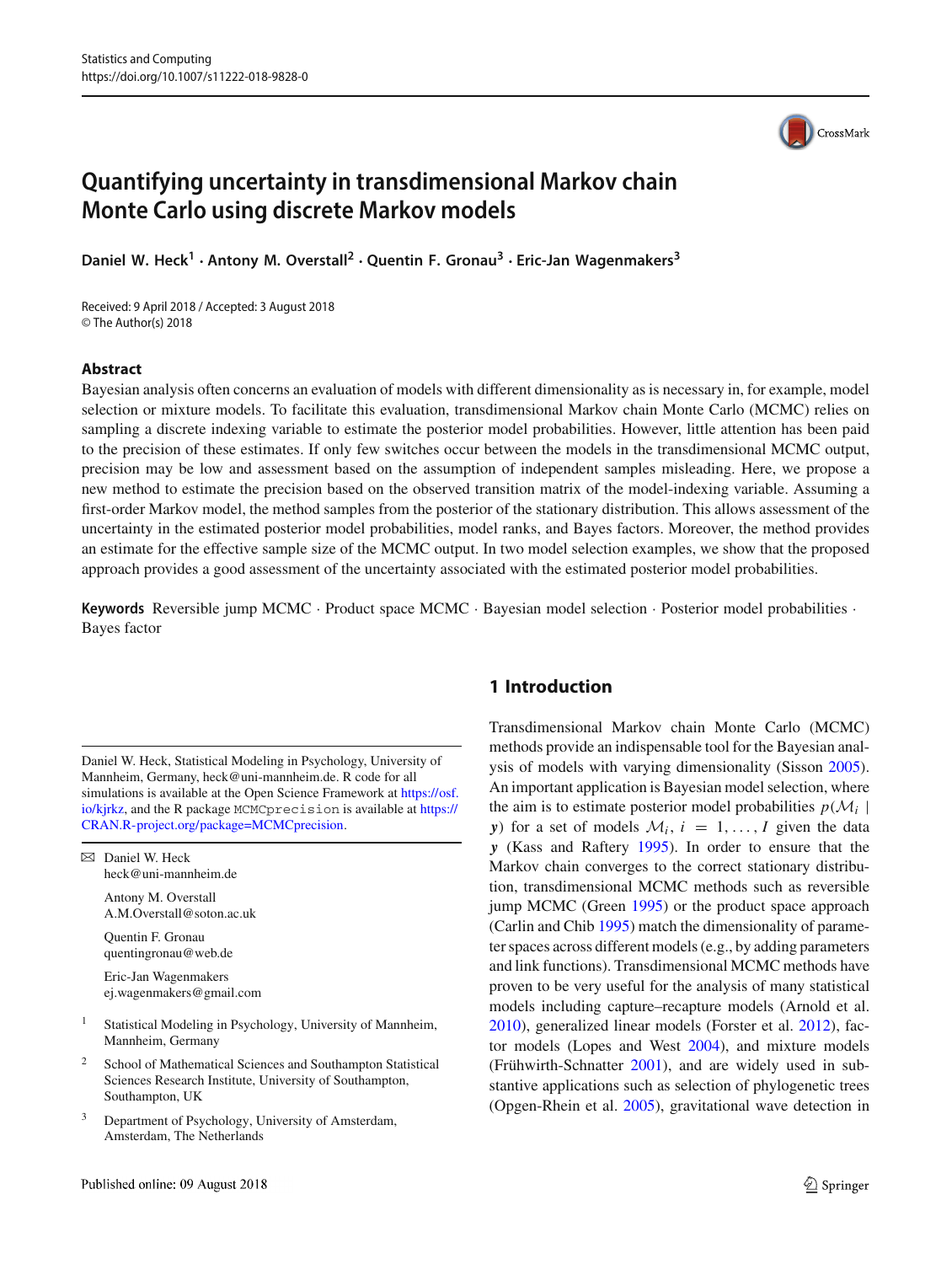

<span id="page-1-0"></span>**Fig. 1** Illustration of  $T = 100$  iterations of a discrete model-indexing variable  $z^{(t)}$  that were sampled from **a** independent categorical distributions and **b** a Markov model with positive autocorrelation (cf. Sect. [3\)](#page-5-0).



Using the method proposed in Sect. [2.3,](#page-4-0) the estimated effective sample sizes were  $T_{\text{eff}} = 96$  and  $T_{\text{eff}} = 8$ , respectively

physics (Karnesi[s](#page-11-8) [2014\)](#page-11-8), or cognitive models in psychology (Lodewyckx et al[.](#page-11-9) [2011](#page-11-9); Heck et al[.](#page-11-10) [2017\)](#page-11-10).

Crucially, transdimensional MCMC methods always include a discrete parameter *z* with values in 1,..., *I* indexing the competing models. At iteration  $t = 1, \ldots, T$ , posterior samples are obtained for the indexing variable  $z^{(t)}$  and the model parameters, which are usually continuous and differ in dimensionality (for a review, see Sisso[n](#page-12-0) [2005](#page-12-0)). For instance, a Gibbs sampling scheme can be adopted (Barker and Lin[k](#page-11-11) [2013\)](#page-11-11), in which the indexing variable *z* and the continuous model parameters are updated in alternating order. Such a sampler switches between models depending on the current values of the continuous parameters, and then updates these parameters in light of the current model  $\mathcal{M}_i$  conditionally on the value of  $z^{(t)} = i$  (Bar[k](#page-11-11)er and Link [2013](#page-11-11)). Given convergence of the MCMC chain, the sequence  $z^{(t)}$ follows a discrete stationary distribution with probabilities  $\boldsymbol{\pi} = (\pi_1, \dots, \pi_I)^\top$ . Due to the design of the sampler, these probabilities are identical to the posterior model probabilities of interest,  $\pi_i = p(\mathcal{M}_i | y)$  and, given uniform model priors  $p(\mathcal{M}_i) = 1/I$ , also proportional to the marginal likelihoods  $p(y \mid \mathcal{M}_i)$ . Hence, transdimensional MCMC samplers can be used to directly estimate these posterior probabilities as the relative frequencies of samples  $z^{(t)}$  falling into the *I* categories,  $\hat{\pi}_i = 1/T \sum_t \mathbb{I}(z^{(t)} = i)$ , where  $\mathbb{I}$  is the indicator function. Due to the ergodicity of the Markov chain, this estimator is ensured to be asymptotically unbiased (Gree[n](#page-11-1) [1995](#page-11-1); Carlin and Chi[b](#page-11-2) [1995](#page-11-2)).

Usually, dependencies due to MCMC sampling are taken into account for continuous parameters (Jones et al[.](#page-11-12) [2006](#page-11-12); Flegal and Gon[g](#page-11-13) [2015;](#page-11-13) Doss et al[.](#page-11-14) [2014](#page-11-14)). In contrast, however, the estimate  $\hat{\boldsymbol{\pi}} = (\hat{\pi}_1, \dots, \hat{\pi}_I)^\top$  based on the sequence of discrete samples  $z^{(t)}$  is usually reported without quantifying estimation uncertainty due to MCMC sampling. Often, the samples  $z^{(t)}$  are correlated to a substantial, but unknown, degree because of infrequent switching between models. This is illustrated in Fig. [1,](#page-1-0) which shows a sequence of independent and correlated samples  $z^{(t)}$  in Panels A and B, respectively. Inference about the stationary distribution  $\pi$  is more reliable in the first case compared to the second case, in which the autocorrelation reduces the amount of information available about  $\pi$  (cf. Sect. [3\)](#page-5-0). The standard error  $SE(\hat{\pi}_i) = \sqrt{\hat{\pi}_i(1 - \hat{\pi}_i)/T}$  that assumes independent sampling will obviously underestimate the true variability of the estimate  $\hat{\pi}$  if samples are correlated (Gree[n](#page-11-1) [1995;](#page-11-1) Sisso[n](#page-12-0) [2005\)](#page-12-0). To obtain a measure of precision, Gree[n \(1995\)](#page-11-1) proposed running several independent MCMC chains  $c =$ 1,...,*C* and computing the standard deviation of the estimates  $\hat{\pi}^{(c)}$  across these independent replications. However, for complex models, this method might require a substantial amount of additional computing time for burn-in and adaption and thus can be infeasible in practice.

Assessing the precision of the estimate  $\hat{\pi}$ , which depends on the autocorrelation of the sequence of discrete MCMC samples  $z^{(t)}$ , is of major importance. In case of model selection, it must be ensured that the estimated posterior probabilities  $p(\mathcal{M}_i | y)$  are sufficiently precise for drawing substantive conclusions. This issue is especially important when estimating a ratio of marginal probabilities, that is, the Bayes factor  $B_{ij} = p(y \mid \mathcal{M}_i)/p(y \mid \mathcal{M}_i)$  (Jeffrey[s](#page-11-15) [1961\)](#page-11-15). Moreover, it is often of interest to compute the effective sample size defined as the number of independent samples that would provide the same amount of information as the given MCMC output for estimating  $\pi$  with  $\hat{\pi}$ . Besides providing an intuitive measure of precision, a minimum effective sample size can serve as a principled and theoretically justified stopping rule for MCMC sampling (Gong and Flega[l](#page-11-16) [2016\)](#page-11-16). However, standard methods of estimating the effective sample size (e.g., computing the spectral density at zero; Plummer et al[.](#page-11-17) [2006](#page-11-17); Heidelberger and Welc[h](#page-11-18) [1981](#page-11-18)) are tailored to continuous parameters. When applied to the model-indexing variable  $z^{(t)}$  of a transdimensional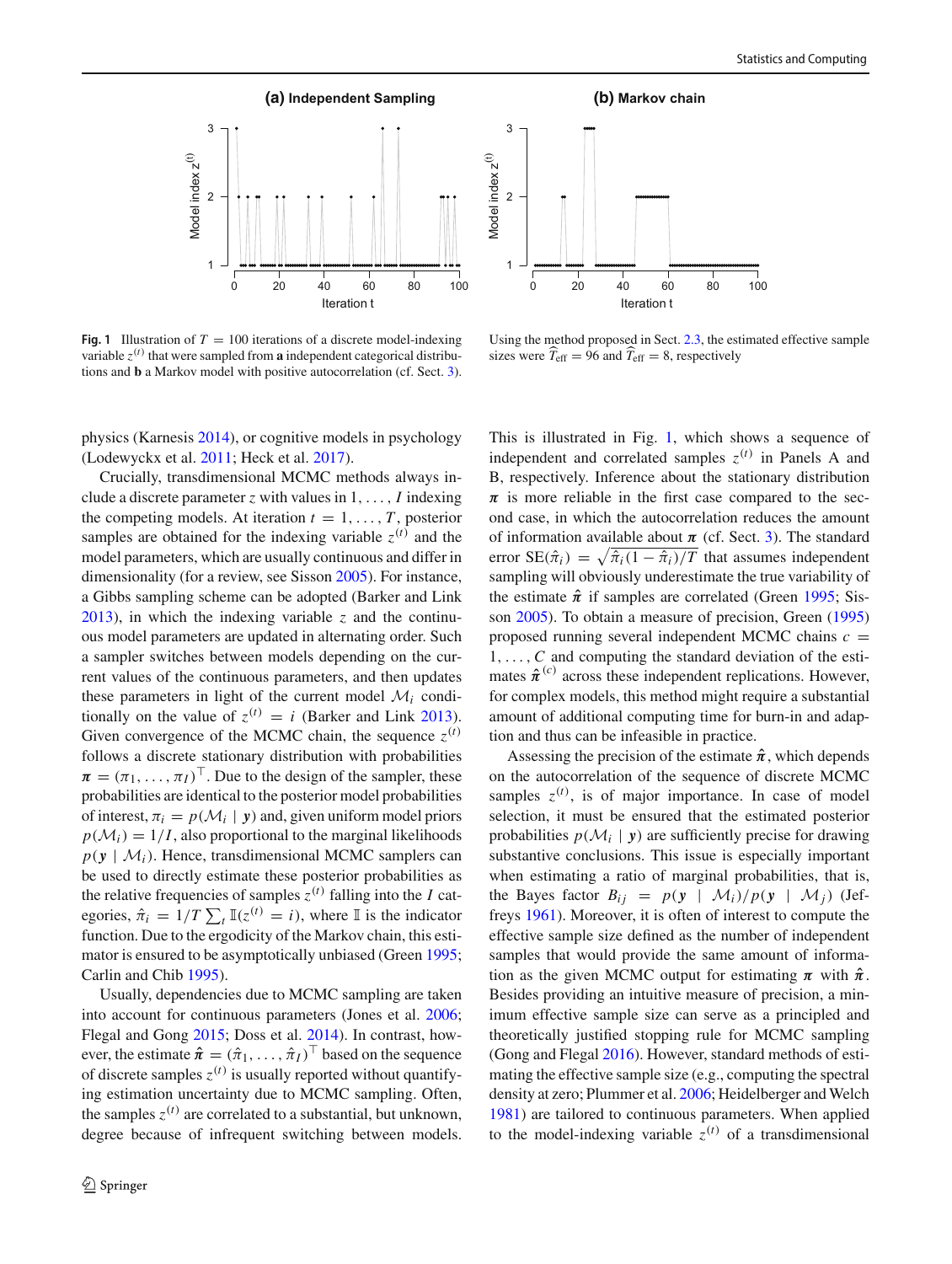MCMC method, these methods neglect the discreteness of *z* (*t*) . Depending on the specific numerical labels used for the different models (e.g.,  $(1, 2, 3, 4)$  vs.  $(1, 4, 2, 3)$ ), spectral decomposition can lead to widely varying and arbitrary estimates for the effective sample size (see Sect. [4\)](#page-5-1).

In summary, transdimensional MCMC is a very important and popular method for Bayesian inference (Sisso[n](#page-12-0) [2005](#page-12-0)). However, little attention has been paid to the analysis of the resulting MCMC output, which requires that one takes into account the autocorrelation as well as the discrete nature of the model-indexing variable. As a solution, we propose to fit a discrete, first-order Markov model to the MCMC output  $z^{(t)}$  to assess the precision of the estimated stationary distribution  $\hat{\pi}$ . Whereas several diagnostics have previously been proposed to assess the *convergence* of transdimensional MCMC samplers (e.g., Brooks and Giudic[i](#page-11-19) [2000;](#page-11-19) Castelloe and Zimmerma[n](#page-11-20) [2002;](#page-11-20) Brooks et al[.](#page-11-21) [2003a](#page-11-21); Sisson and Fa[n](#page-12-1) [2007\)](#page-12-1), we are unaware of any methods that quantify the *precision* of the point estimate  $\hat{\pi}$ .

#### **2 Method**

# **2.1 A discrete Markov model for transdimensional MCMC output**

The proposed method approximates the output of a transdimensional MCMC method (i.e., the sampled iterations  $z^{(t)}$ ) by a discrete Markov model  $\mathcal{M}^{\text{Markov}}$  with transition matrix *P*. This model explicitly accounts for autocorrelation, which in turn allows quantifying estimation uncertainty for the discrete stationary distribution  $\pi$ . The entries of **P** are defined as the transition probabilities  $p_{ij} = P(z^{(t+1)})$  $j \mid z^{(t)} = i$  for all  $i, j = 1, \ldots, I$ , with rows summing to one,  $\sum_{j=1}^{I} p_{ij} = 1$ . According to the discrete Markov model, the probability distribution of the indexing variable  $z^{(t)}$  at iteration *t* is given by multiplying the transposed initial distribution  $\pi_0^{\top}$  by the transition matrix *t* times,  $P(z^{(t)} = i) = [\pi_0^\top P^t]_i$ . The proposed method estimates the transition matrix  $P$  as a free parameter based on the sufficient statistic  $N$ , the matrix of frequencies  $n_{ij}$  counting the observed transitions from  $z^{(t)} = i$  to  $z^{(t+1)} = j$  (Anderson and Goodma[n](#page-11-22) [1957\)](#page-11-22).

Due to the construction of the transdimensional MCMC sampler, the discrete indexing variable  $z^{(t)}$  follows a stationary distribution with a constant probability vector  $\pi$  (i.e., the posterior model probabilities of interest). Hence, when modeling the sequence  $z^{(t)}$  with the discrete Markov model  $M^{\text{Markov}}$ , this implies that the transition matrix  $P$  must satisfy the condition for stationarity

$$
\boldsymbol{\pi}^{\top}\boldsymbol{P} = 1 \cdot \boldsymbol{\pi}^{\top},\tag{1}
$$

meaning that the probability vector  $\pi$  is the left eigenvector of the matrix  $P$  with eigenvalue one (with  $\pi$  normalized to sum to one; Anderson and Goodma[n](#page-11-22) [1957\)](#page-11-22). Based on the model  $\mathcal{M}^{\text{Markov}}$ , an estimator for  $\pi$  is thus obtained by computing the eigenvector of *P* with eigenvalue one (Barker and Lin[k](#page-11-11) [2013](#page-11-11)).

However, we are less interested in a new estimator  $\hat{\pi}$ of the stationary distribution but rather in the precision of this estimate. To quantify estimation uncertainty, we thus fit the model  $M^{\text{Markov}}$  with *P* as a free parameter in a Bayesian framework by drawing posterior samples  $P^{(r)}$  $(r = 1, \ldots, R)$ . Similar to a parametric bootstrap, this Bayesian sampling approach has the advantage that we can easily quantify estimation uncertainty (i.e., the dispersion of the posterior distribution of *P*) by computing descriptive statistics of the samples  $P^{(r)}$  (e.g., the standard deviation or credibility intervals). Moreover, we can directly quantify the estimation uncertainty of derived quantities such as the posterior model probabilities, model ranks, or Bayes factors (see Sect. [2.2\)](#page-3-0). In the following, it is important to distinguish between the posterior distribution of  *given the sufficient* statistic  $N$ , which quantifies the uncertainty of  $P$  due to estimation error of the transdimensional MCMC method, and the posterior distribution of the models given the empirical data, which is represented by the constant vector of probabilities  $\pi$  for a specific data set.

Next, we define a prior distribution for the parameter *P* of the model  $M^{\text{Markov}}$ . Given that the transition matrix **P** includes one probability vector  $p_i$  for each row *i*, we assume independent Dirichlet distributions with parameter  $\epsilon \geq 0$  for each row,

<span id="page-2-1"></span>
$$
\boldsymbol{p}_i \equiv (p_{i1}, \dots, p_{iI}) \sim \mathcal{D}(\epsilon, \dots, \epsilon). \tag{2}
$$

Conditional on the MCMC output *N*, the estimation uncertainty of *P* is approximated by drawing *R* posterior samples  $P<sup>(r)</sup>$ . Since the Dirichlet prior is conjugate to the multinomial distribution, independent samples  $P<sup>(r)</sup>$  can efficiently be drawn from the Dirichlet distribution with parameters

<span id="page-2-2"></span>
$$
\boldsymbol{p}_i^{(r)} \sim \mathcal{D}(n_{i1} + \epsilon, \dots, n_{iI} + \epsilon). \tag{3}
$$

Based on these samples, the estimation uncertainty of the stationary probabilities  $\pi$  is assessed by computing the (normalized) eigenvector with eigenvalue one for each sample  $P^{(r)}$  (Eq. [1\)](#page-2-0). Algorithm [1](#page-3-1) provides an overview of the computational steps of the proposed method as pseudo-code.

<span id="page-2-0"></span>With regard to the prior parameter  $\epsilon$ , small values should be chosen to reduce its influence on the estimation of *P*. In principle, the improper prior  $\epsilon = 0$  can be used, which minimizes the impact of the prior on the estimated stationary distribution. This improper prior also ensures that the results do not hinge on the set of models that could possibly be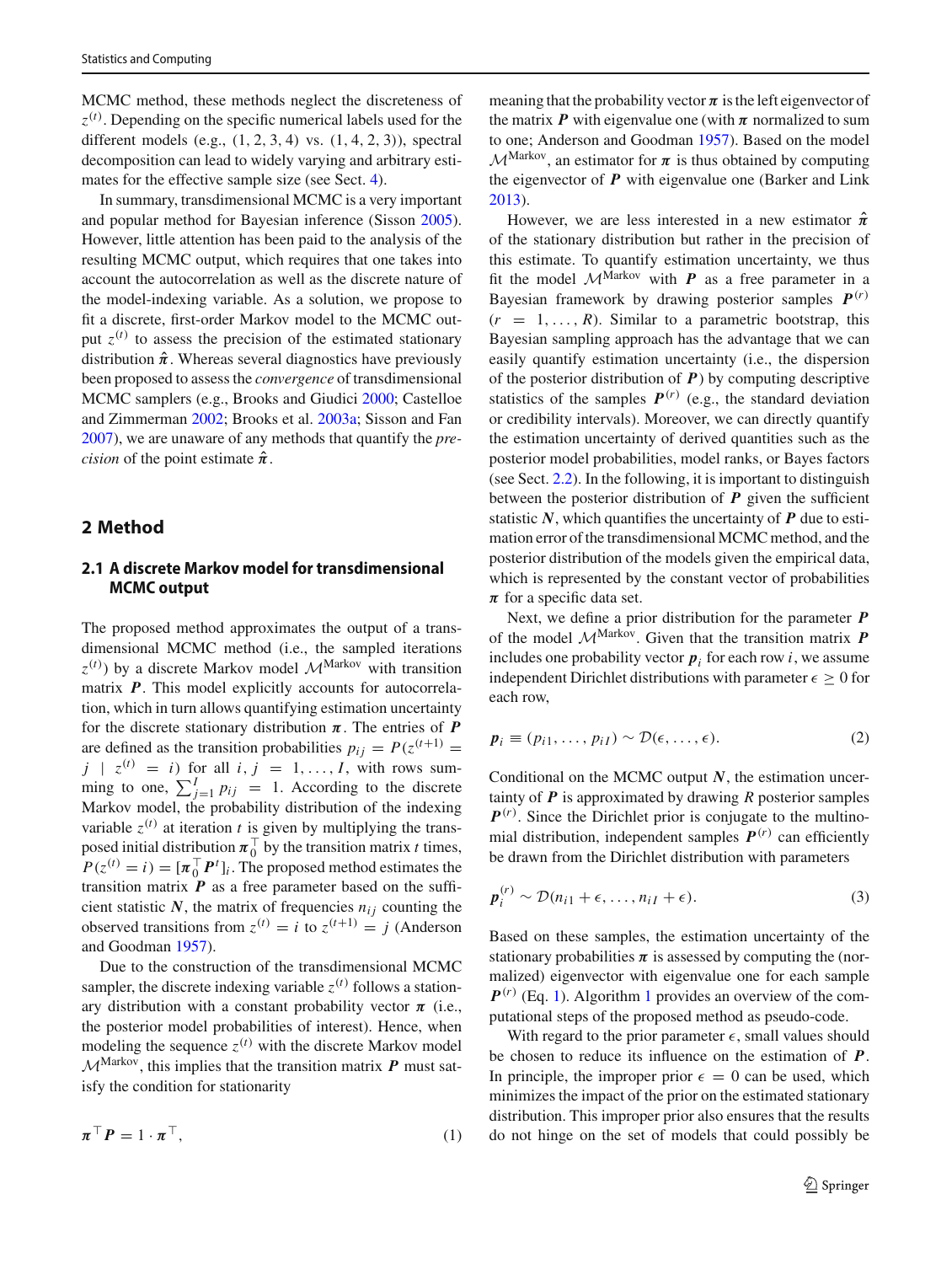<span id="page-3-1"></span>**Algorithm 1** Quantify uncertainty of  $\hat{\pi}$  due to transdimensional MCMC sampling.

1: **procedure** MARKOV MODEL

- 2: Sampling  $z^{(t)}$ : *T* iterations of model-indexing variable *z* via transdimensional MCMC
- 3: Compute *N*: Observed  $I \times I$  transition matrix of  $z^{(t)}$ with elements  $n_{ij}$
- 4: Set prior parameter  $\epsilon$  (default:  $\epsilon = 1/I^*$  for the  $I^*$ models observed in  $z^{(t)}$ ,  $\epsilon = 0$  otherwise)
- 5: **for**  $r = 1, ..., R$  **do**
- 6: Initialize posterior sample  $P^{(r)}$ :  $I \times I$  transition matrix with rows  $p_i^{(r)}$
- $\int$ <sup>7</sup>: **for**  $i = 1, ..., I$  **do**
- 8: Sampling  $p_i^{(r)} \sim \text{Dirichlet}(n_{i1} + \epsilon, \ldots, n_{iI} + \epsilon)$
- 9: Initialize posterior sample  $\pi^{(r)}$ : Posterior model probabilities
- $10:$  $(r) \leftarrow$  (normalized) eigenvector of  $P^{(r)}$  with eigenvalue one
- 11: **if** (quantify uncertainty) **then**
- 12: Compute summary statistic for all samples  $\pi^{(r)}$
- 13: Example:  $SD_{Markov}(\hat{\pi}_i) \leftarrow SD(\pi_i^{(r)})$
- 14: **if** (compute effective sample size) **then**
- 15: Using all  $\pi^{(r)}$ : Fit Dirichlet parameters  $\hat{\alpha}_1, \ldots, \hat{\alpha}_I$ (Mink[a](#page-11-23) [2000\)](#page-11-23)
- 16: Compute effect sample size  $\hat{T}_{\text{eff}} \leftarrow \sum_{i=1}^{I} \hat{\alpha}_i \sum_{i=1}^{I} \hat{\alpha}_i$  $(I^*)^2$ ∈

sampled, but were never actually observed in the sequence *z* (*t*) . For such unsampled models, the corresponding rows and columns of the observed transition matrix *N* are filled with zeros. With  $\epsilon = 0$ , the relevant eigenvector of the transition matrix  $P \mid N$  is thus identical to that of a reduced matrix *P*<sup>\*</sup> | *N*<sup>\*</sup> that includes only the transitions for the subset of models sampled in  $z^{(t)}$ . However, in our simulations, this improper Dirichlet prior proved to be numerically unstable and resulted in more variable point estimates than the standard i.i.d. estimate or the proper prior discussed next.

Here, we use the weakly informative prior  $\epsilon = 1/I$  as a default, which has an impact equivalent to one observation for each row of the observed transition matrix *N*. By putting a small weight on all values of the transition matrix *P*, this prior serves as a regularization of the posterior (Alvares et al[.](#page-11-24) [2018\)](#page-11-24). However, in scenarios where the number of models exceeds the number of iterations of the transdimensional MCMC method (i.e.,  $I \gg T$ ), such a regularization assigns substantial probability weight to models that are never observed in  $z^{(t)}$ . To limit the effect of the prior, we thus set  $\epsilon = 1/I^*$  only for those  $I^*$  models that were observed in  $z^{(t)}$  and  $\epsilon = 0$  for the remaining models. Besides reducing the impact of the prior, this choice has the computational advantage that one can draw posterior samples and

compute eigenvectors for the reduced matrix  $P^*$  |  $N^*$  that includes only the sampled models. In the two examples in Sects. [4](#page-5-1) and [5,](#page-9-0) this prior has proved to be numerically robust and resulted in point estimates close to the standard i.i.d. estimates.

As a third alternative, the prior can be adapted to the structure of specific transdimensional MCMC implementations, which only implement switches to a small subset of the competing models. For instance, in variable selection, regression parameters are often added or removed one at a time, resulting in a birth-death process (Stephen[s](#page-12-2) [2000](#page-12-2)). For these kinds of samplers, the Dirichlet parameters  $\epsilon_{ij}$  can be set to zero selectively. However, such adjustments will be dependent on the chosen MCMC sampling scheme. The default choice of  $\epsilon = 1/I^*$  for sampled models and  $\epsilon = 0$  for nonsampled models provides a good compromise of being very general and numerically robust, while having a small effect on the posterior. However, in general, the choice of  $\epsilon$  becomes less influential as the number of MCMC samples increases (especially if the row sums of *N* are large).

#### <span id="page-3-0"></span>**2.2 Estimation uncertainty**

Based on the posterior samples  $P^{(r)}$  of the transition matrix and the derived model probabilities  $\pi^{(r)}$ , it is straightforward to estimate the stationary distribution by the posterior mean  $\hat{\pi}$  (alternatively, the median or mode may be used). More importantly, however, estimation uncertainty due to the transdimensional MCMC method can directly be assessed by plotting the estimated posterior densities for each  $\pi_i$ . To quantify the precision of the estimate  $\hat{\pi}$ , one can report posterior standard deviations or credibility intervals for the components  $\hat{\pi}_i$ . These component-wise summary statistics are most useful if the number of models *I* is relatively small.

An important advantage of drawing posterior samples  $\pi^{(r)}$  in a Bayesian framework (instead of using asymptotic approximations for the standard error of  $\hat{\pi}$ ) is that one can directly quantify estimation uncertainty for other quantities of interest. For very large numbers of sampled models, the assessment of estimation uncertainty can be focused on the subset of *k* models with the highest posterior model probabilities. Within the sampling approach, estimation uncertainty for the *k* best-performing models can easily be assessed by computing ranks for each of the posterior samples  $\pi^{(r)}$ . Then, the variability of these model ranks across the *R* samples can be summarized, for instance, by the percentage of identical rank orders for the *k* best-performing models, or the percentages of how often each model is included within the subset of the *k* best-performing models (i.e., has a rank smaller or equal to *k*).

In case of model selection, dispersion statistics such as the posterior standard deviation are also of interest with respect to the Ba[y](#page-11-0)es factor  $B_{ij}$  (Kass and Raftery [1995\)](#page-11-0). To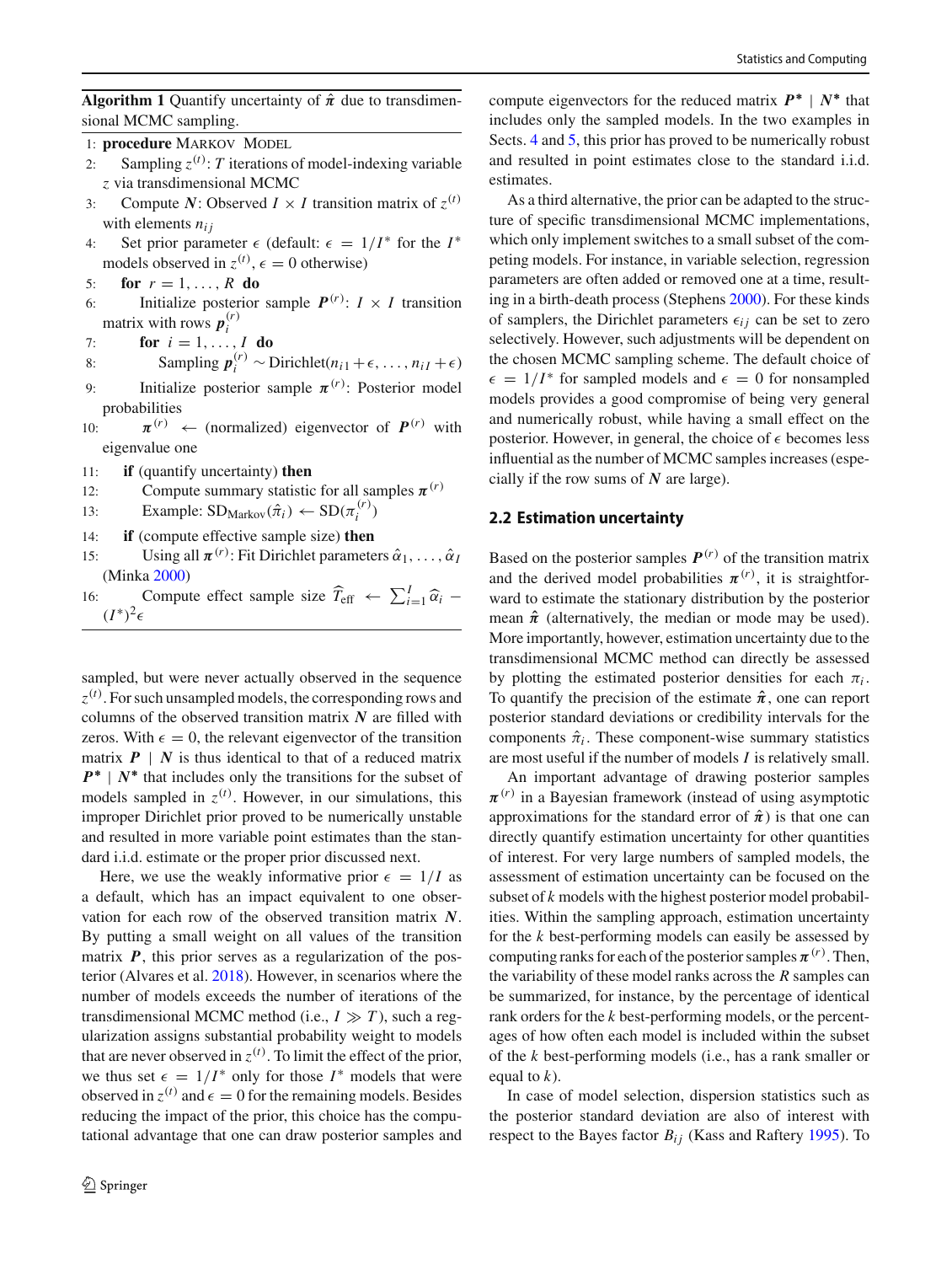judge the estimation uncertainty for the Bayes factor, one can evaluate the corresponding posterior distribution by computing the derived quantities  $B_{ij}^{(r)} = \pi_i^{(r)}$  $\int_{i}^{(r)} / \pi_j^{(r)}$  (given uniform prior model probabilities). Precision can also be assessed for model-averaging contexts when comparing subsets of models against each other (e.g., regression models including a specific effect vs. those not including it). Given such disjoint sets of model indices  $M_s \subset \{1, \ldots, I\}$ , the posterior probability for each subset of models is directly obtained by summing the posterior samples  $\pi_i^{(r)}$  $i_i^{(r)}$  for all  $i \in M_s$ . Note that it is invalid to aggregate across model subsets or to drop sampled models before applying the proposed Markov approach because functions of discrete Markov chains (e.g., collapsing the *I* original states into a subset of *S* states) are not Markovian in general (Burke and Rosenblat[t](#page-11-25) [1958\)](#page-11-25).

#### <span id="page-4-0"></span>**2.3 Effective sample size**

Besides quantifying estimation uncertainty, the posterior samples  $\pi^{(r)}$  can be used to estimate the effective sample size for the transdimensional MCMC output. For this purpose, we consider the benchmark model  $\mathcal{M}^{iid}$  under the ideal scenario of drawing independent samples  $\tilde{z}^{(t)}$  from the categorical distribution with probabilities  $\tilde{\pi}$ . For this model, we assume an improper Dirichlet prior on the stationary distribution,  $\tilde{\pi} \sim \mathcal{D}(0, \ldots, 0)$  (whereas the Markov model assumes a Dirichlet prior on the transition probabilities). Since this prior is conjugate to the multinomial distribution, the posterior for the stationary distribution  $\tilde{\pi}$  is given by

$$
\tilde{\pi} \mid \tilde{n} \sim \mathcal{D}(\tilde{n}_1, \dots, \tilde{n}_I), \tag{4}
$$

conditional on the observed frequencies  $\tilde{n}_i = \sum_{t=1}^T \mathbb{I}(\tilde{z}^{(t)})$ *i*). Note that the transition frequencies are rendered irrelevant in this i.i.d. model, since there are no dependencies in the sampled iterations  $\tilde{z}^{(t)}$ .

Given the dependent samples  $z^{(t)}$  of a transdimensional MCMC chain, we can now compare the empirical posterior distribution of  $\pi$  estimated with the model  $\mathcal{M}^{\text{Markov}}$  against the theoretically expected posterior distribution of  $\tilde{\pi}$  under the hypothetical model  $\mathcal{M}^{\text{iid}}$ . Essentially, we match the latter distribution to the former to estimate the effective sample size as the total number of independent samples  $T_{\text{iid}} = \sum_i \tilde{n}_i$ that would result in a similar dispersion as that estimated by the Markov model. To estimate the  $\tilde{n}_i$ , the i.i.d. posterior distribution in Eq. [4](#page-4-1) is fitted to the posterior distribution of the Markov model by estimating the shape parameters  $\alpha_1, \ldots, \alpha_I$  of a Dirichlet distribution given the sampled  $\pi^{(r)}$ (which can be achieved by an efficient maximum-likelihood algorithm by Mink[a](#page-11-23) [2000](#page-11-23), see Appendix). Next, a comparison of the estimated Dirichlet parameters  $\hat{\alpha}_i$  with the conjugate posterior in Eq. [4](#page-4-1) yields  $\tilde{n} = \hat{\alpha}_i$ , which implies that the dispersion of the posterior model probabilities  $\pi^{(r)}$ 

is equivalent to having observed  $\widehat{T}_{\text{iid}} = \sum_i \hat{\alpha}_i$  independent samples. However, the samples  $\pi^{(r)}$  are not only informed by the samples  $z^{(t)}$  of the transdimensional MCMC sampler, but also by the prior distribution of the Markov model, which is irrelevant for estimating the effective sample size. Hence, to estimate the effective sample size for the transdimensional MCMC sampler, it is necessary to subtract the prior sample size  $I^2 \epsilon$  of the Markov model (cf. Eq. [2\)](#page-2-1), which reflects the relative weight of the prior, since the Dirichlet shape parameter  $\epsilon$  occurs *I* times in each row of the  $I \times I$  transition matrix *P* (Alvares et al[.](#page-11-24) [2018\)](#page-11-24). Overall, it follows that the effective sample size under the assumption of independent sampling from a multinomial distribution is estimated as

<span id="page-4-2"></span>
$$
\widehat{T}_{\text{eff}} = \sum_{i=1}^{I} \widehat{\alpha}_i - I^2 \epsilon.
$$
 (5)

Note that it is necessary to replace  $I$  by  $I^*$  in Eq. [5](#page-4-2) if the Markov model uses only those *I*<sup>∗</sup> models that were actually sampled in  $z^{(t)}$ . Importantly, the estimate  $\widehat{T}_{\text{eff}}$  takes the discreteness of the indexing variable *z* into account and does not depend on specific (but arbitrary) numerical values of the model indices.

#### **2.4 Remarks**

<span id="page-4-1"></span>The proposed method quantifies estimation uncertainty by fitting a discrete Markov model to transdimensional MCMC output. For this purpose, a simplifying assumption is made that is not guaranteed to hold. Whereas samples of the full model space  $(z^{(t)}, \theta^{(t)})$  necessarily follow a Markov process by construction, this does not imply that the samples *z* (*t*) follow a Markov chain marginally (Brooks et al[.](#page-11-26) [2003b](#page-11-26); Lodewyckx et al[.](#page-11-9) [2011\)](#page-11-9). In practice, the iterations of the model-indexing variable  $z^{(t)}$  might have higher-order dependencies since transition probabilities depend on the exact state of the MCMC sampler in each of the models' parameter spaces. However, in Sects. [4](#page-5-1) and [5](#page-9-0) we show in two empirical examples that the proposed simplification (i.e., fitting a Markov chain of order one) is sufficient to account for autocorrelations in the samples  $z^{(t)}$  in practice. Moreover, the approximation by a first-order Markov chain provides a trade-off between ignoring dependencies completely (i.e., assuming i.i.d. samples) and accounting for any higher-order dependencies (which will likely increase the computational burden especially for large numbers of models). Note that it is a common practice to rely on simplifying assumptions for the analysis of simulation output; for instance, a standard approach of estimating the effective sample size for continuous parameters assumes that the output sequence can be modeled as a covariance stationary process with a smooth log spectrum (Heidelberger and Welc[h](#page-11-18) [1981\)](#page-11-18).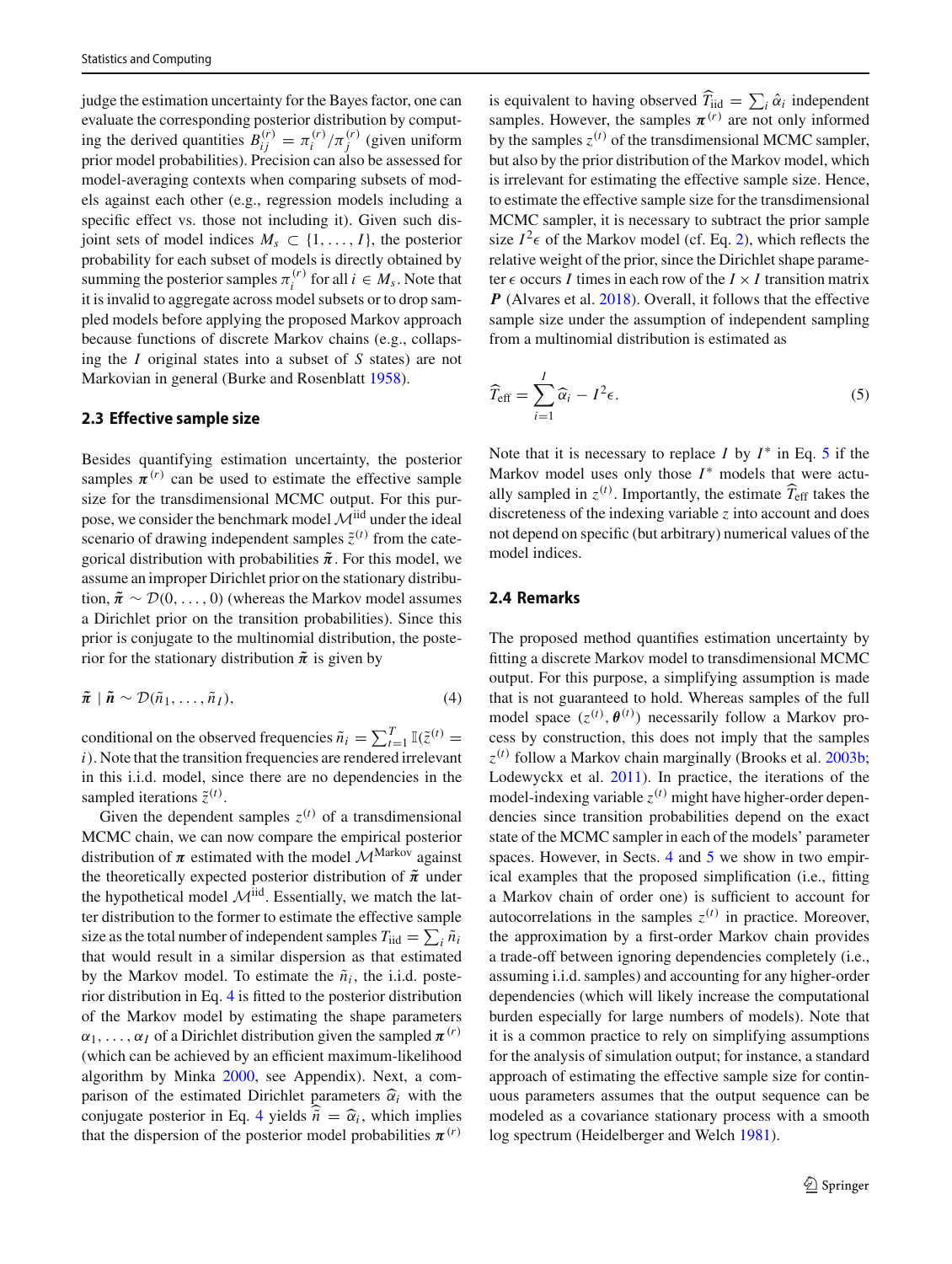The proposed method of fitting a discrete Markov model is very general and can be applied irrespective of specific transdimensional MCMC implementations. Moreover, it requires only the sampled sequence  $z^{(t)}$  of the discrete parameter or the matrix  $N$  with the observed frequency of transitions. If output from multiple independent chains  $c = 1, \ldots, C$  is available, the transition frequency matrices  $N^{(1)}, \ldots, N^{(C)}$ can simply be summed before applying the method. This follows directly from Bayesian updating of the stationary distribution  $\pi$ . Essentially, each chain provides independent evidence for the posterior of the transition matrix *P*, which is reflected by using the sums  $\sum_{i} n_{ij}^{(c)}$  for the conjugate Dirichlet prior in Eq. [3.](#page-2-2) Note that this feature can be used to compare the efficiency of many short versus few long MCMC chains.

In the R package MCMCprecision (Heck et al[.](#page-11-27) [2018](#page-11-27)), we provide an implementation that relies on the efficient computation of eigenvectors in the C++ library Armadillo (Sanderson and Curti[n](#page-11-28) [2016](#page-11-28)), accessible in R via the package RcppArmadillo (Eddelbuettel and Sanderso[n](#page-11-29) [2014](#page-11-29)). On a notebook with an Intel® i7-7700HQ processing unit, drawing  $R = 5000$  samples from the posterior distribution for 10 (100) sampled models requires approximately 150 ms (28 s). Similar to any MCMC or bootstrap approach, the choice of the number of samples *R* depends on the summary statistic used to quantify uncertainty. Whereas more samples are required to approximate the density distribution (e.g.,  $R \ge 5000$ ), less samples (e.g.,  $R \approx 1000$ ) are sufficient to approximate the SD of the estimated posterior model probabilities. Since the samples  $\pi^{(r)}$  are independently drawn and SDs are usually sufficient to quantify uncertainty, the choice  $R = 1000$  is often sufficient in practice (however, for the simulations below, we use  $R = 5000$ .

## <span id="page-5-0"></span>**3 Illustration: effect of autocorrelation**

Before applying the proposed method to actual output of transdimensional MCMC samplers, we first illustrate its use in an idealized setting, where the interest is in approximating the posterior model probabilities  $\pi = (0.85, 0.13, 0.02)^{\top}$ by drawing random samples  $z^{(t)}$ . To investigate the effect of independent versus dependent sampling, we generated sequences  $z^{(t)}$  from the Markov model  $\mathcal{M}^{\text{Markov}}$  with the stationary distribution  $\pi$ . To induce autocorrelation, we defined a mixture process for each iteration *t*. With probability  $\beta$ , the discrete indexing variable was identical to the current model,  $z_{t+1} = z_t$ . In contrast, with probability  $1 - \beta$ , the value  $z_{t+1}$  was sampled from the given stationary distribution  $\pi$ . Thereby, increasing values of  $\beta$  resulted in a larger autocorrelation of the sequence  $z^{(t)}$  as illustrated for  $\beta = 0$ and  $\beta = 0.8$  in Fig. [1a](#page-1-0), b, respectively.

For varying levels of  $\beta = 0, 0.1, \ldots, 0.8$ , we sampled 500 replications with  $T = 1000$  iterations each, applied the proposed method (with  $R = 5000$ ) and computed the precision of the estimate  $\hat{\pi}$ . The main interest is in the posterior SD and in the coverage probability, defined as the probability that the data-generating values  $\pi$  are in the 90% credibility interval defined by the 5% and 95% quantiles. As a benchmark, we also computed these summary statistics under the (false) assumption that the samples  $z^{(t)}$  were independently drawn by fitting the model  $\mathcal{M}$ <sup>iid</sup> with the Dirichlet posterior distribution in Eq. [4.](#page-4-1) Note that the latter uncertainty estimate is equivalent to the standard Monte Carlo error that assumes independent sampling.

Figure [2](#page-6-0) shows the results of this simulation. In Fig. [2a](#page-6-0), the three panels correspond to the estimation uncertainty (i.e., the posterior SD) of the three posterior model probabilities  $\boldsymbol{\pi} = (\pi_1, \pi_2, \pi_3)^\top$ . The estimated posterior SD of the Markov model indicated increasing uncertainty for larger values of  $\beta$ , thus taking the increasing autocorrelation into account. In contrast, the model  $\mathcal{M}$ <sup>iid</sup> assumes independence a priori, and thus, the posterior uncertainty was independent of  $\beta$ . As a result of this, the corresponding 90% credibility interval was less likely to include the data-generating value π for increasing values of  $β$  (see Fig. [2b](#page-6-0)), whereas the Markov model provided an accurate description of the estimation uncertainty for any degree of dependence.

#### <span id="page-5-1"></span>**4 Variable selection in logistic regression**

In the following, we apply the proposed method to the problem of selecting variables in a logistic regression, an example introduced by Dellaportas et al[.](#page-11-30) [\(2000\)](#page-11-30) to highlight the implementation of transdimensional MCMC in BUGS (see also Dellaportas et al[.](#page-11-31) [2002;](#page-11-31) Ntzoufra[s](#page-11-32) [2002](#page-11-32)). Table [1](#page-6-1) shows the frequencies of deaths and survivals conditional on severity and whether patients received treatment (i.e., antitoxin medication; Heal[y](#page-11-33) [1988\)](#page-11-33). To emphasize the importance of considering estimation uncertainty for the posterior model probabilities, we compare the efficiency of two transdimensional MCMC approaches, which can both be implemented in JAGS (Plumme[r](#page-11-34) [2003](#page-11-34)).

The full logistic regression model assumes a binomial distribution  $\beta$  of the survival frequencies  $y_{il}$  and a linear model on the logit-transformed survival probabilities  $p_{jl}$ ,

<span id="page-5-2"></span>
$$
y_{jl} \sim \mathcal{B}(p_{jl}, n_{jl})
$$
 (6)

$$
\log\left(\frac{p_{jl}}{1-p_{jl}}\right) = \beta_0 + \beta_1 a_j + \beta_2 b_l + \beta_3 (ab)_{jl}, \quad j, l = 1, 2
$$
\n(7)

where *n jl* are the total number of patients in condition *jl* and  $\beta$  the regression coefficient for the effect-coded variables  $a_j$ ,  $b_l$ , and  $(ab)_{jl}$ . Variable selection is required to choose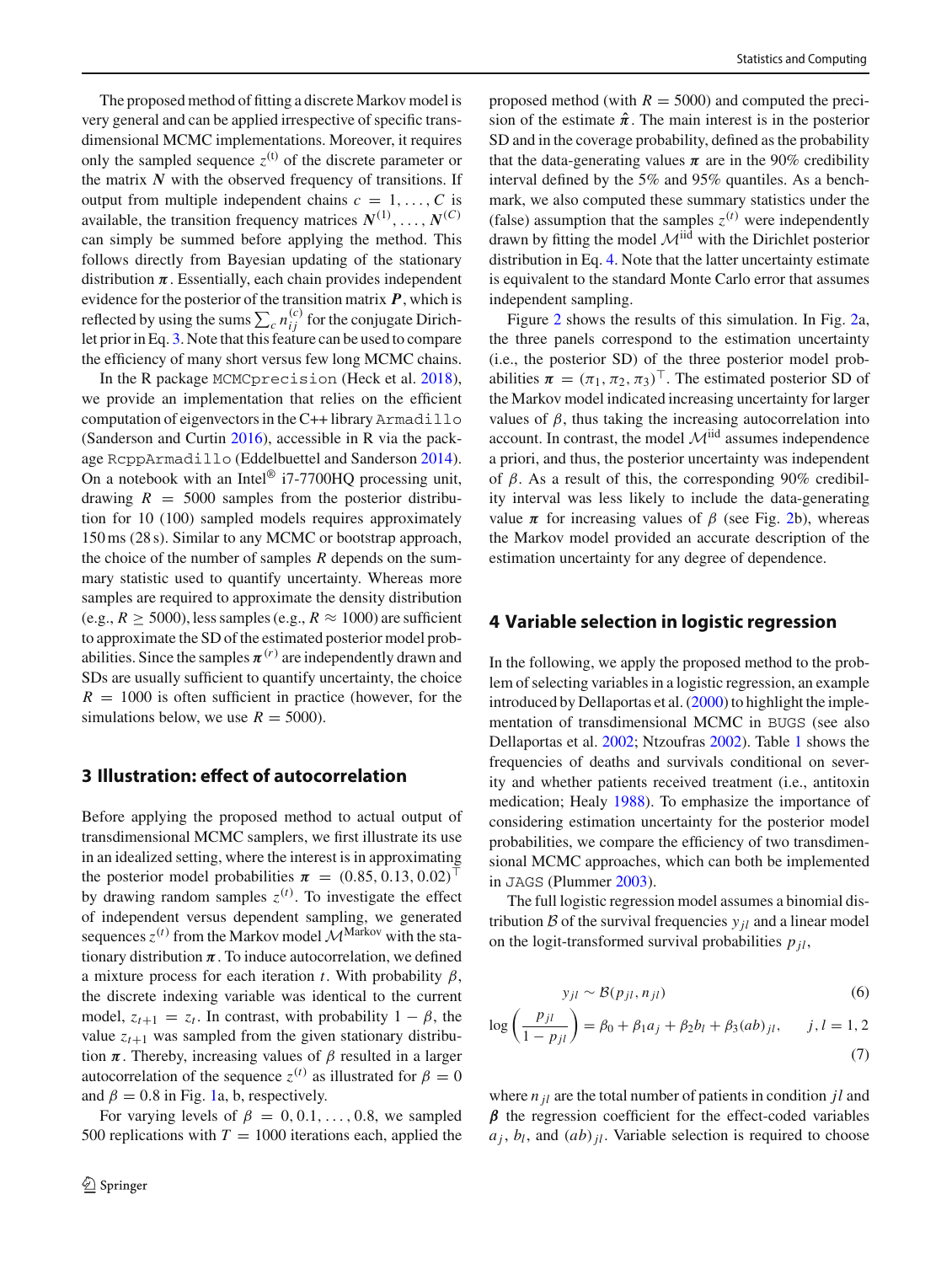

<span id="page-6-0"></span>**Fig. 2** Estimation uncertainty for the stationary distribution  $\pi$ . **a** The Markov method (black dots) correctly indicated that estimation error of the posterior model probabilities increased as autocorrelation increased. When assuming i.i.d. sampling (gray triangles), the estimated precision

did not depend on the autocorrelation. **b** Proportion of 500 replications for which the 90% CI intervals included the data-generating stationary distribution π

**Table 1** Logistic regression data set by Heal[y \(1988\)](#page-11-33)

<span id="page-6-1"></span>

| Antitoxin (B)  | Death           | Survival |  |  |
|----------------|-----------------|----------|--|--|
| Yes            | 15              | 6        |  |  |
| N <sub>0</sub> | 22              |          |  |  |
| Yes            | 5               | 15       |  |  |
| N <sub>0</sub> |                 |          |  |  |
|                | Condition $(A)$ |          |  |  |

between  $I = 5$  models: the intercept-only model I, the three main effect models  $A$ ,  $B$ , and  $A + B$ , and the model  $AB$  that includes the interaction. For comparability, we use the same priors as Dellaportas et al[. \(2000](#page-11-30)) and assume a centered Gaussian prior with variance  $\sigma^2 = 8$  for each regression parameter,  $\beta_k \sim \mathcal{N}(0, 8)$ . Moreover, the model probabilities were set to be uniform,  $p(\mathcal{M}_i) = 1/5$ . Note that nonuniform prior probabilities might be used to protect against multiple testing issues (i.e., Bayes multiplicity; Scott and Berge[r](#page-12-3) [2010\)](#page-12-3).

One of the two implemented transdimensional MCMC approaches uses unconditional priors (Kuo and Mallic[k](#page-11-35) [1998,](#page-11-35) KM98) and includes indicator variables  $\gamma_{ik} \in \{0, 1\}$  for each regression coefficient  $\beta_k$  in model  $\mathcal{M}_i$ . The parameter  $\gamma_i$  determines which regression coefficients are included by removing some of the additive terms of the linear model in Eq. [7.](#page-5-2) Details about the full and conditional posterior distributions are provided by Dellaportas et al. [\(2000,](#page-11-30) p. 7).

As a second transdimensional MCMC approach, we implemented the method of Carlin and Chib [\(1995;](#page-11-2) CC95), which stacks up all model parameters into a new parameter  $\theta = (z, \beta_1, \dots, \beta_I)$ , where  $\beta_i$  is the vector of regression parameters of model  $M_i$ . Thereby, this approach samples a total of 12 regression parameters along with the indexing variable *z*. Note that the method of Carlin and Chi[b](#page-11-2) [\(1995](#page-11-2)) uses pseudo-priors  $p(\beta_i | \mathcal{M}_j)$ ,  $i \neq j$ , that do not influence the statistical inference about  $p(y | \mathcal{M}_i)$  and  $p(\boldsymbol{\beta}_i | y, \mathcal{M}_i)$ . However, these pseudo-priors determine the conditional proposal probabilities  $p(z | y, \beta_1, ..., \beta_I)$  of switching between the models and thereby affect the efficiency of the MCMC chain. In substantive applications, these pseudo-priors should be chosen to match the posterior  $p(\boldsymbol{\beta}_i | \mathcal{M}_i)$  in order to ensure high probabilities of switching between the models (cf. Carlin and Chi[b](#page-11-2) [1995;](#page-11-2) Barker and Lin[k](#page-11-11) [2013\)](#page-11-11). Here, however, we did not optimize the sampling scheme and used  $\beta_{ik}$  |  $\mathcal{M}_i \sim \mathcal{N}(0, 8)$  for the pseudo-priors to illustrate that our method can correctly detect the lower precision resulting from this suboptimal choice.

Figure [3](#page-7-0) shows the estimated posterior distribution ( $R =$ 5000) of the posterior model probabilities using one Markov chain with 11,000 iterations (including 1000 burn-in samples). The vertical black lines show the reference values for  $\pi$ , approximated with very high accuracy by the KM98 approach using eight independent chains and one million samples each. As expected, the (incorrect) assumption that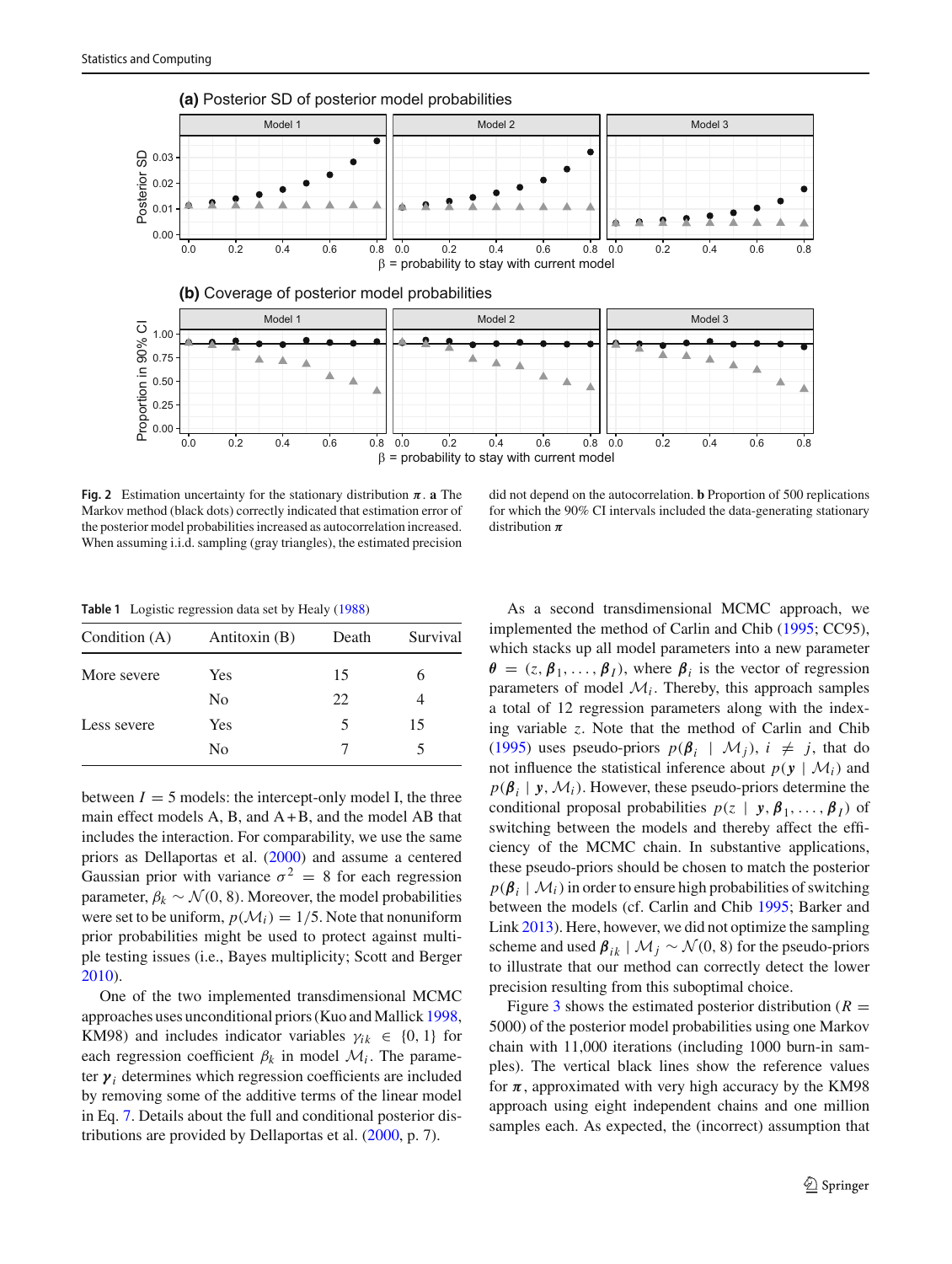

<span id="page-7-0"></span>**Fig. 3** Five panels show the estimation uncertainty of the posterior model probabilities  $\pi = (\pi_1, \dots, \pi_5)^\top$  for the five logistic regression models I (intercept only), A, B, and  $A + B$  (only main effects), and AB (two main effects and interaction). For both transdimensional MCMC samplers (CC95=Carlin and Chi[b](#page-11-2) [1995](#page-11-2); KM98=Kuo and

Mallic[k](#page-11-35) [1998](#page-11-35)), the posterior distribution of the Markov model included the correct reference values (vertical black lines) with high probability. In contrast, the i.i.d. model underestimated estimation uncertainty and posterior distributions did not include the target values with high probability

*z* (*t*) are sampled independently resulted in overconfidence in the point estimates of the CC95 approach. For all models, the corresponding posterior distributions missed the correct value and did not identify this estimation uncertainty. This shows the importance of assessing the dependency in the samples  $z^{(t)}$  in order to judge the estimation uncertainty for the estimated posterior model probabilities. As a remedy, the proposed Markov approach resulted in a posterior distribution that covered the target values with high probability. Moreover, the novel estimation method revealed that the KM98 implementation had a higher precision compared to the CC95 approach, which was likely due to the (intentionally not optimized) choice of the pseudo-priors in the latter method. Hence, the Markov model allows comparison of the estimation uncertainty of different transdimensional MCMC methods for the model probabilities  $\pi$ .

To test the validity of the proposed method more rigorously, we replicated the previous analysis 500 times. Thereby, the estimated precision can be compared against the actual sampling variability of the estimated model probabilities. For both transdimensional MCMC methods, Table [2](#page-8-0) shows the mean estimated model probabilities in percent. Across replications, the point estimates (posterior means) from the Markov and the i.i.d. approach were very similar with a median absolute difference of 0.03% and 0.31% for the

KM98 and CC95 implementations, respectively. To judge whether the estimated precision (i.e., the mean posterior standard deviations  $\overline{SD}_{\text{iid}}$  and  $\overline{SD}_{\text{Markov}}$ ) is valid, Table [2](#page-8-0) shows the empirical SD of the estimates  $\hat{\pi}$  across replications. The results show that the assumption of independent samples  $z^{(t)}$ leads to an overconfident assessment of the precision for the estimated model probabilities,  $\overline{SD}_{iid} \ll SD(\hat{\pi})$ , which is especially severe for the less efficient CC95 implementation. In contrast, the Markov approach provided good estimates of the actual estimation uncertainty,  $\overline{SD}_{Markov} \approx SD(\hat{\pi})$ . Moreover, for the MCMC method by Carlin and Chi[b](#page-11-2) [\(1995](#page-11-2)), the larger SDs indicate a smaller efficiency compared to the unconditional prior approach by Kuo and Mallic[k](#page-11-35) [\(1998](#page-11-35)). This theoretically expected result is due to the suboptimal choice of pseudo-priors. However, note that this difference in efficiency may be overlooked when merely computing relative proportions based on the sampled indexing variable  $z^{(t)}$ (i.e., when implicitly assuming independent samples).

The higher efficiency of the KM98 approach becomes even clearer when assessing the median of the estimated effective sample size, which was 2043 for the KM98 approach compared to only 65 for the CC95 method. As discussed above, commonly used estimators of effective sample size for continuous parameters (e.g., Plummer et al[.](#page-11-17) [2006\)](#page-11-17) should not be applied to the discrete model-indexing vari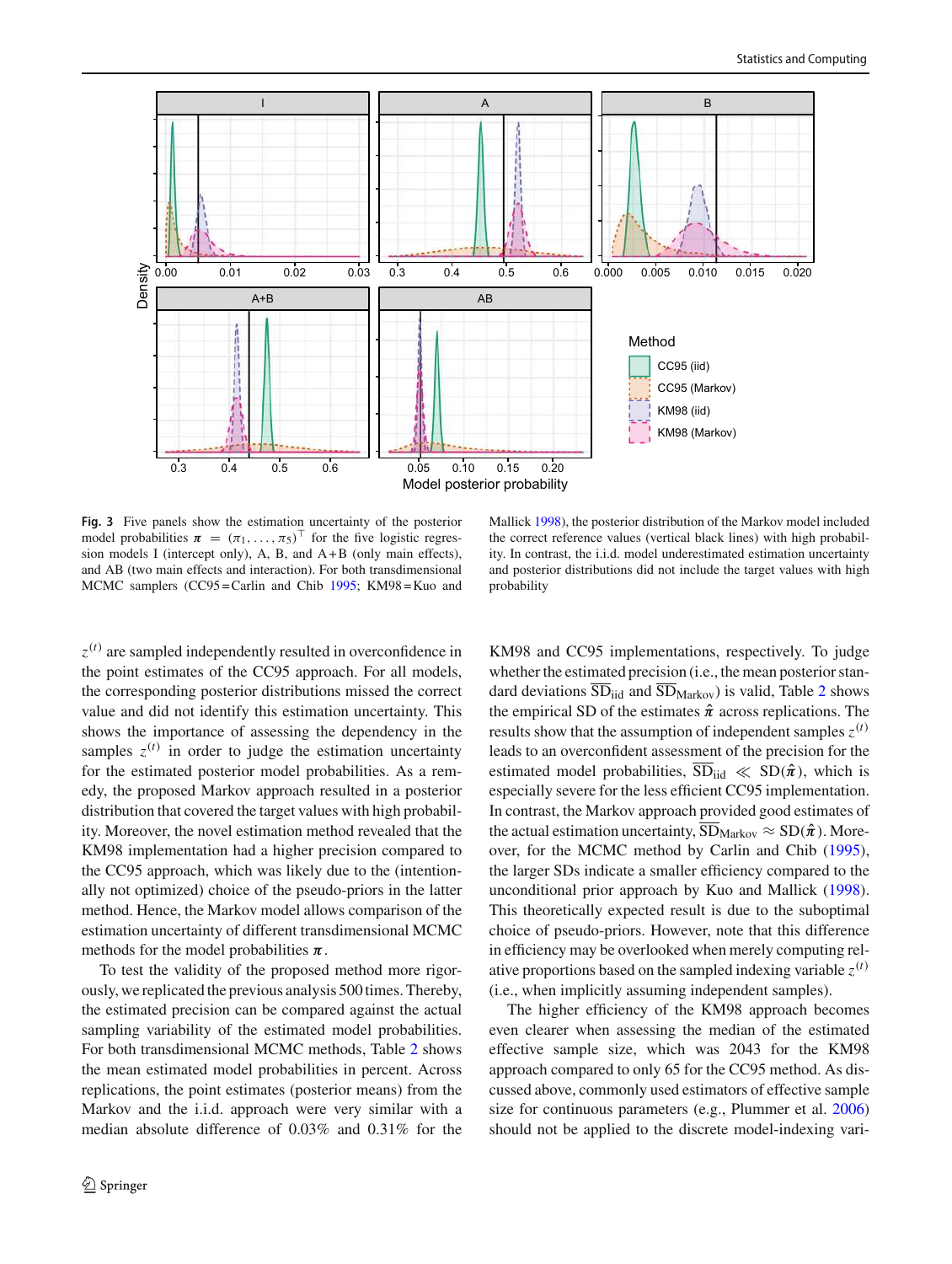<span id="page-8-0"></span>**Table 2** Estimated posterior model pro[b](#page-11-2)abilities in percent

| Model   | Kuo and Mallick (1998) |                 |            |                      | Carlin and Chib (1995) |                 |            |                      |  |  |
|---------|------------------------|-----------------|------------|----------------------|------------------------|-----------------|------------|----------------------|--|--|
|         | Mean $(\hat{\pi})$     | $SD(\hat{\pi})$ | $SD_{iid}$ | SD <sub>Markov</sub> | Mean $(\hat{\pi})$     | $SD(\hat{\pi})$ | $SD_{iid}$ | SD <sub>Markov</sub> |  |  |
| 1       | 0.51                   | 0.24            | 0.07       | 0.16                 | 0.57                   | 0.35            | 0.06       | 0.39                 |  |  |
| A       | 49.28                  | 1.38            | 0.50       | 1.22                 | 48.55                  | 7.14            | 0.49       | 6.92                 |  |  |
| B       | 1.14                   | 0.44            | 0.10       | 0.26                 | 1.26                   | 0.63            | 0.10       | 0.73                 |  |  |
| $A + B$ | 43.85                  | 1.25            | 0.50       | 1.10                 | 43.61                  | 7.41            | 0.49       | 7.19                 |  |  |
| AB      | 5.22                   | 0.37            | 0.22       | 0.34                 | 6.00                   | 3.38            | 0.21       | 3.82                 |  |  |

Posterior model probability estimates  $\hat{\pi}$  are shown in percent. Mean( $\hat{\pi}$ ) and SD( $\hat{\pi}$ ) were computed across 500 replications. As a measure for the estimated precision, means of the posterior SD are shown  $\overline{SD}_{iid}$  assumes independent sampling;  $\overline{SD}_{Markov}$  assumes a Markov chain model)



<span id="page-8-1"></span>**Fig. 4** Effective sample size as estimated by the spectral density at zero (Plummer et al[.](#page-11-17) [2006\)](#page-11-17) for all permutations of the model indices for a given MCMC output  $z^{(t)}$  (based on 10,000 samples of the method by Kuo and Mallic[k](#page-11-35) [1998\)](#page-11-35)

able *z* because they depend on the arbitrary numerical labels used for the models. If such methods are applied nevertheless, the resulting estimate for the effective sample size cannot be interpreted because it is not invariant under permutations of the arbitrary model indices used for the discrete parameter *z*. To illustrate this, Fig. [4](#page-8-1) shows the distribution of the estimated effective sample size when applying the spectral decomposition available in the R package coda (Plummer et al[.](#page-11-17) [2006\)](#page-11-17) to all 120 permutations of the model indices  $(1, \ldots, 5)$  for a fixed sequence  $z^{(t)}$ . Since this method incorrectly assumes that the discrete variable *z* is continuous, the estimated effective sample size was not invariant, but varied considerably depending on the specific labeling of the models (gray histogram). In contrast, the proposed Markov approach resulted in a well-defined, invariant estimate  $T_{\text{eff}} = 1921$  (vertical black line) by explicitly accounting for the discreteness of *z*.

Finally, we show that the posterior samples  $\pi^{(t)}$  of the model  $M^{\text{Markov}}$  can directly be used to assess the uncertainty of Bayes factor estimates. For instance, substantive applications could be interested in testing whether to include the interaction term of condition (A) and treatment (B) in a logistic regression model. Given the output of a single MCMC run with 10,000 samples, Fig. [5](#page-9-1) shows the resulting posterior distribution of the Bayes factor  $B_{A+B,AB}$  in favor for the absence of an interaction. Similar to the posterior model probabilities, the i.i.d. approach resulted in overconfidence regarding the estimate and most of the probability mass excluded the correct value 8.51 (approximated with a precision of  $SD = 0.020$ . In contrast, the Markov approach corrected for dependencies in the samples  $z^{(t)}$  and included the correct value. The same pattern emerged across the 500 replications, that is, the mean estimated SD of the Bayes factor approximated the corresponding empirical SD of the Bayes factor estimates (KM98: 0.56 vs. 0.60; CC95: 74.7 vs. 114.3). When using transdimensional MCMC, Bayes factors cannot be expected to be reliably estimated if models are never or very infrequently sampled (e.g., Model 1 in Table [2\)](#page-8-0). For instance, the Bayes factor  $B_{A,B} \approx 43.8$  was estimated very imprecisely even in the KM98 approach (mean  $SD = 13.0$ ; empirical  $SD = 24.3$ ). To obtain more precise Bayes factor estimates in the presence of infrequently sampled models, it is recommended to rerun the transdimensional MCMC chain including only the two relevant models of interest (Lodewyckx et al[.](#page-11-9) [2011](#page-11-9)).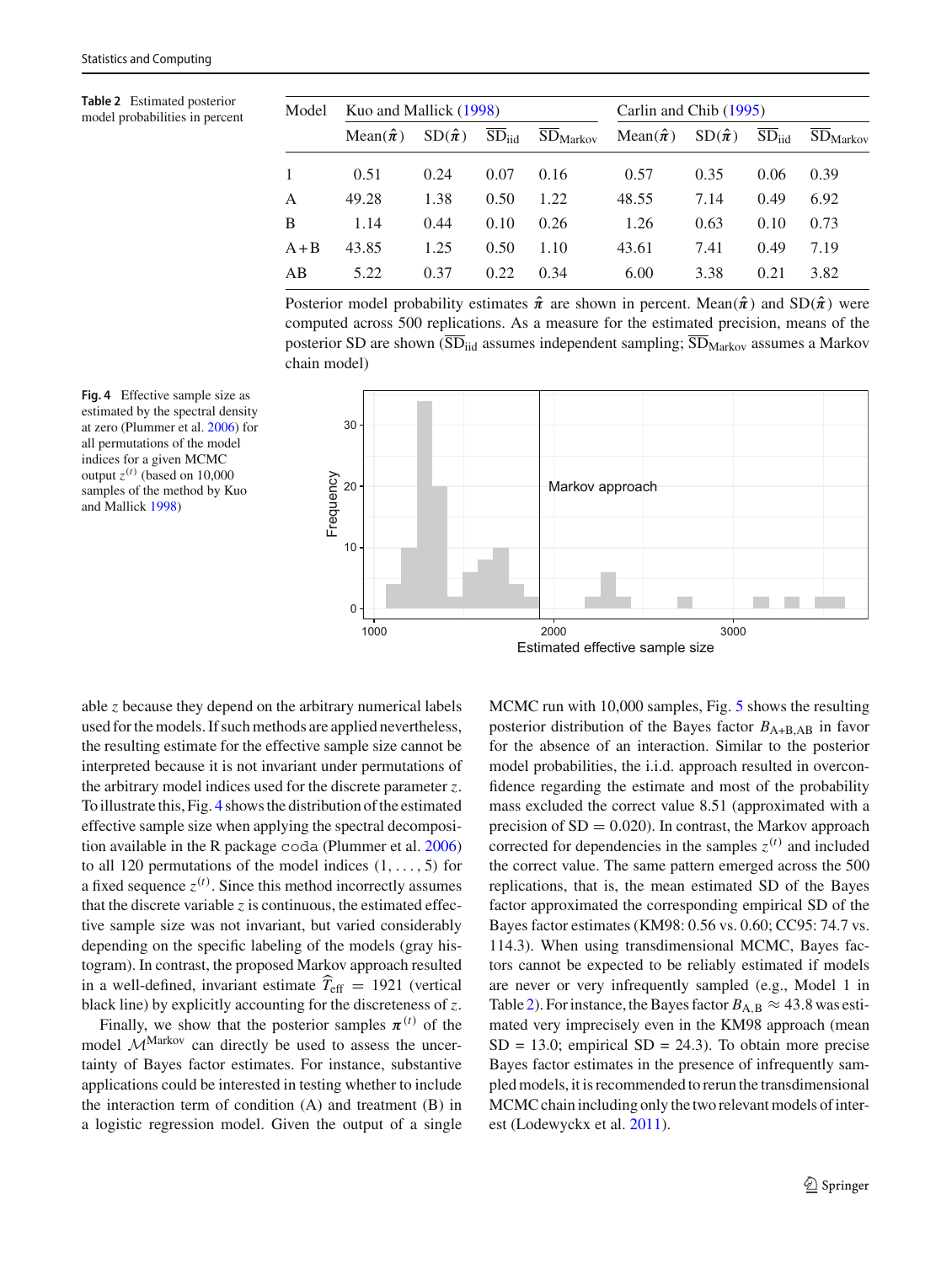

<span id="page-9-1"></span>**Fig. 5** Posterior distribution for the Bayes factor in favor of Model A + B (only main effects) versus AB (two main effects and interaction). The vertical black line shows the target value estimated using two different transdimensional MCMC samplers (CC95 = Carlin and Chi[b](#page-11-2) [1995;](#page-11-2) KM98 = Kuo and Mallic[k](#page-11-35) [1998](#page-11-35)). In contrast to the Markov model, the i.i.d. model incorrectly assumes independence and thus overestimated estimation uncertainty

# <span id="page-9-0"></span>**5 Log-linear models for a 2<sup>6</sup> contingency table**

The application of the proposed method is also feasible in realistic scenarios with hundreds of sampled models. To illustrate this, we reanalyzed the  $2<sup>6</sup>$  complete contingency table by Edwards and Havráne[k](#page-11-36) [\(1985\)](#page-11-36), which includes six risk factors for coronary heart disease (i.e., smoking, strenuous mental work, strenuous physical work, systolic blood pressure, ratio of  $\alpha$  and  $\beta$  lipoproteins, and family anamnesis of coronary heart disease). We are interested in finding the most parsimonious log-linear model, which accounts for the cell frequencies  $y_j$  of cell  $j$  ( $j = 1, ..., 2^6$ ) by assuming a Poisson distribution with mean  $\mu_i$  and

$$
\log \mu_j = \phi + \mathbf{x}_j^\top \boldsymbol{\beta},\tag{8}
$$

where  $\phi$  is the intercept,  $\beta$  the vector of regression parameters, and  $x_j^{\top}$  the (transposed) design vector, which selects the elements of  $\beta$  included for modeling cell *j*. Here, we consider the class of hierarchical log-linear models that only allow the inclusion of an interaction if the corresponding marginal effects and lower interaction terms are included in the model as well (e.g., Overstall and Kin[g](#page-11-37) [2014b](#page-11-37)).

To select between all 7.8 million possible hierarchical loglinear models (Dellaportas and Forste[r](#page-11-38) [1999](#page-11-38)), we used the reversible jump algorithm proposed by Forster et al[. \(2012](#page-11-4)), which is implemented in the R package conting (Overstall and Kin[g](#page-11-39) [2014a\)](#page-11-39). Assuming a unit information prior (Ntzoufras et al[.](#page-11-40) [2003](#page-11-40)), we sampled 100,000 iterations, discarded 10,000 as burn-in, and applied the proposed Markov chain method by drawing  $R = 5000$  samples for the posterior model probabilities of the *I* ∗ sampled models. To assess whether the estimated uncertainty accurately quantifies sampling variability, we ran 200 replications initialized with randomly chosen models.

Across replications, 5805 models were sampled (on average, 562.7 per replication). Table [3](#page-10-0) shows the results for the 10 models with the highest posterior probabilities. All of these 10 models included the six main effects (A: smoking, B: strenuous mental work, C: strenuous physical work, D: systolic blood pressure, E: ratio of  $\alpha$  and  $\beta$  lipoproteins, F: family anamnesis of coronary heart disease) and the firstorder interactions AC, AD, AE, BC, and DE, but differed with respect to including the remaining interactions. Despite the large number of iterations, the estimation uncertainty (i.e., the posterior SD) of the posterior model probabilities was relatively large, indicating that the samples  $z^{(t)}$  were autocorrelated to a substantial degree. This is also reflected by the effective sample size, which was estimated to be  $T_{\text{eff}} = 4259$ on average ( $SD = 181$ ), approximately 5% of the number of iterations after burn-in.

Table [3](#page-10-0) also shows means and standard deviations of the sampled model rank  $\tau$  for the models with the highest posterior probability, indicating that estimation uncertainty (i.e., the posterior SD) increased for models with smaller posterior probabilities. Moreover, the proportion of replications is shown for which the sampled rank  $\tau$  was identical to the model index ( $\tau = \text{\#}$ ) and smaller than or equal to  $10(\tau \le 10)$ . According to these proportions, exact ranks were estimated precisely only for the two best models, whereas the set of the 10 models with highest posterior probabilities was relatively stable across posterior samples (with the exception of model 10). Importantly, the Markov approach provided mean estimated probabilities  $\overline{P(\tau = \#)}$  and  $\overline{P(\tau \le 10)}$  that matched the corresponding empirical proportions across replications.

Note that these results regarding estimation uncertainty are in line with our expectations—if models have small posterior probabilities, they are also sampled infrequently, which in turn results in estimation uncertainty. To quantify this variability, the proposed Markov chain approach provides an estimate for the achieved precision to assess the quality of the results and to find an appropriate stopping rule for MCMC sampling.

# **6 Conclusion**

We proposed a novel approach for estimating the precision of transdimensional MCMC output. Essentially, a first-order Markov model is fitted to the observed modelindexing variable  $z^{(t)}$  to quantify estimation uncertainty of the corresponding stationary distribution. We showed that the method accounts for autocorrelation in a given sequence  $z^{(t)}$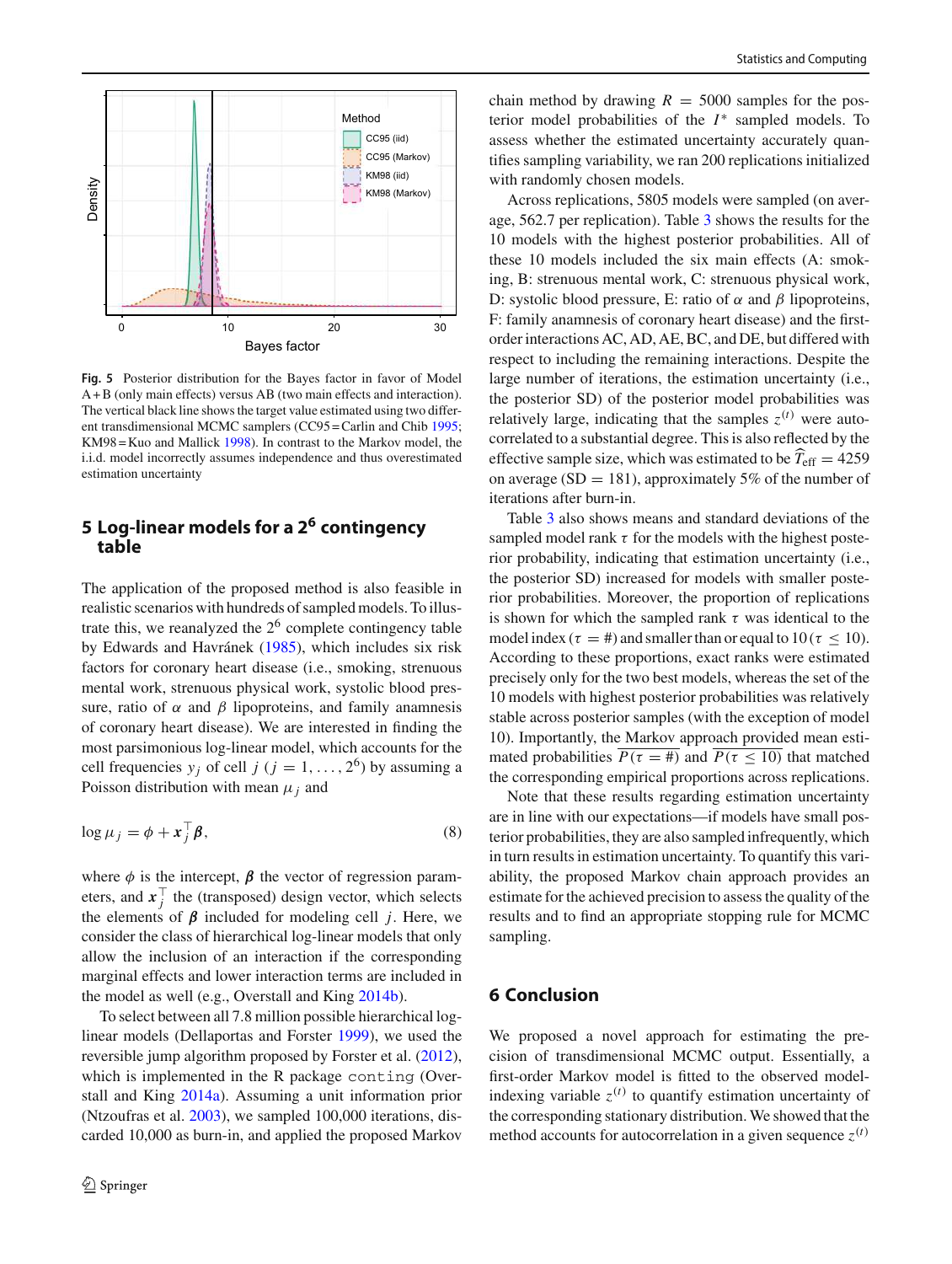<span id="page-10-0"></span>

| #              | Model          | Posterior model probabilities $\pi$ |      |      |      | Rank $\tau$ |      |      |      |      |      |                                                                                                                                                                          |
|----------------|----------------|-------------------------------------|------|------|------|-------------|------|------|------|------|------|--------------------------------------------------------------------------------------------------------------------------------------------------------------------------|
|                |                |                                     |      |      |      |             |      |      |      |      |      | Mean $(\hat{\pi})$ SD $(\hat{\pi})$ SD <sub>iid</sub> SD <sub>Markov</sub> Mean $(\tau)$ SD $(\tau)$ SD $(\tau)$ $\tau = \# P(\tau = \#)$ $\tau \le 10$ $P(\tau \le 10)$ |
| $\mathbf{1}$   | <b>CE</b>      | 18.78                               | 1.34 | 0.13 | 1.02 | 1.00        | 0.00 | 0.03 | 1.00 | 1.00 | 1.00 | 1.00                                                                                                                                                                     |
| $2^{\circ}$    | BE             | 11.92                               | 0.94 | 0.11 | 0.84 | 2.00        | 0.00 | 0.04 | 1.00 | 1.00 | 1.00 | 1.00                                                                                                                                                                     |
| 3              | $BE + CE$      | 7.12                                | 1.11 | 0.09 | 0.43 | 3.34        | 0.61 | 0.37 | 0.72 | 0.78 | 1.00 | 1.00                                                                                                                                                                     |
| 4              | $BF + CE$      | 6.57                                | 1.20 | 0.08 | 0.52 | 3.94        | 0.84 | 0.42 | 0.71 | 0.75 | 1.00 | 1.00                                                                                                                                                                     |
| 5              | $BE + BF$      | 4.20                                | 0.85 | 0.07 | 0.41 | 5.42        | 1.59 | 0.21 | 0.92 | 0.93 | 0.96 | 0.99                                                                                                                                                                     |
| 6              | $CE + EF$      | 2.77                                | 0.50 | 0.06 | 0.33 | 6.80        | 1.71 | 0.58 | 0.62 | 0.65 | 0.94 | 1.00                                                                                                                                                                     |
| $7\phantom{0}$ | $BE + BF + CE$ | 2.53                                | 0.60 | 0.05 | 0.24 | 8.24        | 5.64 | 0.54 | 0.58 | 0.66 | 0.92 | 1.00                                                                                                                                                                     |
| 8              | $CE + ADE$     | 1.88                                | 0.30 | 0.05 | 0.25 | 8.72        | 1.35 | 0.80 | 0.47 | 0.56 | 0.95 | 0.95                                                                                                                                                                     |
| 9              | $BE + EF$      | 1.76                                | 0.38 | 0.04 | 0.26 | 9.43        | 3.21 | 0.88 | 0.45 | 0.54 | 0.92 | 0.93                                                                                                                                                                     |
| 10             | $BE + ADE$     | 1.19                                | 0.22 | 0.04 | 0.19 | 12.05       | 3.11 | 1.40 | 0.32 | 0.39 | 0.39 | 0.56                                                                                                                                                                     |

**Table 3** Models with the highest posterior probability for the  $2<sup>6</sup>$  contingency table

All of the 10 models include the six main effects, A: smoking, B: strenuous mental work, C: strenuous physical work, D: systolic blood pressure, E: ratio of  $\alpha$  and  $\beta$  lipoproteins, F: family anamnesis of coronary heart disease, and the first-order interactions AC, AD, AE, BC, and DE. Posterior model probabilities  $\pi$  are shown in percent. Mean $(\hat{\pi})$ , SD $(\hat{\pi})$ , Mean $(\tau)$ , and  $SD(\tau)$  were computed across 200 replications. The columns  $\tau = \frac{\pi}{4}$  and  $\tau \leq 10$  refer to the proportion of replications for which the model rank  $\tau$  was (a) equal to the model index # or (b) smaller than or equal to 10

and provides a good assessment of estimation uncertainty. Importantly, the method does not require output of multiple independent MCMC chains and thus reduces the computational costs for adaption and burn-in. Besides being useful for transdimensional MCMC output, the method provides an estimate of the precision and effective sample size of discrete parameters in MCMC samplers in general. Thereby, researchers can easily decide whether the obtained precision is sufficiently high for substantive applications of interest.

**Acknowledgements** Daniel W. Heck was supported by the research training group *Statistical Modeling in Psychology* (GRK 2277), funded by the German Research Foundation (DFG).

**Open Access** This article is distributed under the terms of the Creative Commons Attribution 4.0 International License [\(http://creativecomm](http://creativecommons.org/licenses/by/4.0/) [ons.org/licenses/by/4.0/\)](http://creativecommons.org/licenses/by/4.0/), which permits unrestricted use, distribution, and reproduction in any medium, provided you give appropriate credit to the original author(s) and the source, provide a link to the Creative Commons license, and indicate if changes were made.

### **Appendix: Estimating the shape parameters of a Dirichlet distribution**

In the following, we outline the fixed-point algorithm proposed by Mink[a \(2000\)](#page-11-23) to estimate the vector of shape parameters  $\boldsymbol{\alpha} = (\alpha_1, \dots, \alpha_I)^\top$  of a Dirichlet distribution. Given a set of *R* probability vectors  $\pi^{(r)}$  (in the proposed method, these are the derived samples of the posterior model probabilities), the likelihood function of the shape parameters  $\alpha$  is

$$
L(\boldsymbol{\alpha}) = \prod_{r=1}^{R} \left[ \frac{\Gamma\left(\sum_{i} \alpha_{i}\right)}{\prod_{i} \Gamma(\alpha_{i})} \prod_{i} \left(\pi_{i}^{(r)}\right)^{\alpha_{i}-1} \right]. \tag{9}
$$

To maximize this likelihood function, Mink[a](#page-11-23) [\(2000](#page-11-23)) developed an efficient fixed-point algorithm and proved its convergence to the unique maximum likelihood estimate  $\hat{\alpha}$ . The computational steps are outlined in Algorithm [2.](#page-10-1) At its core, the current estimates  $\alpha_i$  are updated in line 8 by using the digamma function  $\Psi$  and its inverse  $\Psi^{-1}$ . As remarked by Mink[a \(2000](#page-11-23)), the algorithm converges very fast even for a large number of shape parameters  $I$  (e.g., 80 ms on an Intel<sup>®</sup>)  $i7-7700HQ$  for  $I = 1000$ ).

<span id="page-10-1"></span>**Algorithm 2** Estimating the shape parameters  $\alpha$  of a Dirichlet distribution.

1: **procedure** Dirichlet Estimation (Mink[a](#page-11-23) [2000\)](#page-11-23) 2: Compute  $\mu: \mu_i \leftarrow \frac{1}{R} \sum_{r=1}^R \log \pi_i^{(r)}$ *i* 3: Set starting values  $\alpha$  with  $\alpha_i > 0$  for all  $i = 1, \ldots, I$ 4: Set absolute tolerance  $\epsilon > 0$  and  $\delta \leftarrow \infty$ 5: **while**  $\delta > \epsilon$  **do** 6:  $\alpha' \leftarrow \alpha$ 7: **for**  $i = 1, ..., I$  **do** 8:  $\alpha_i \leftarrow \Psi^{-1} \left( \Psi(\sum_j \alpha'_j) + \mu_i \right)$ 9:  $\delta \leftarrow ||\boldsymbol{\alpha}' - \boldsymbol{\alpha}||$ 

10: **return** α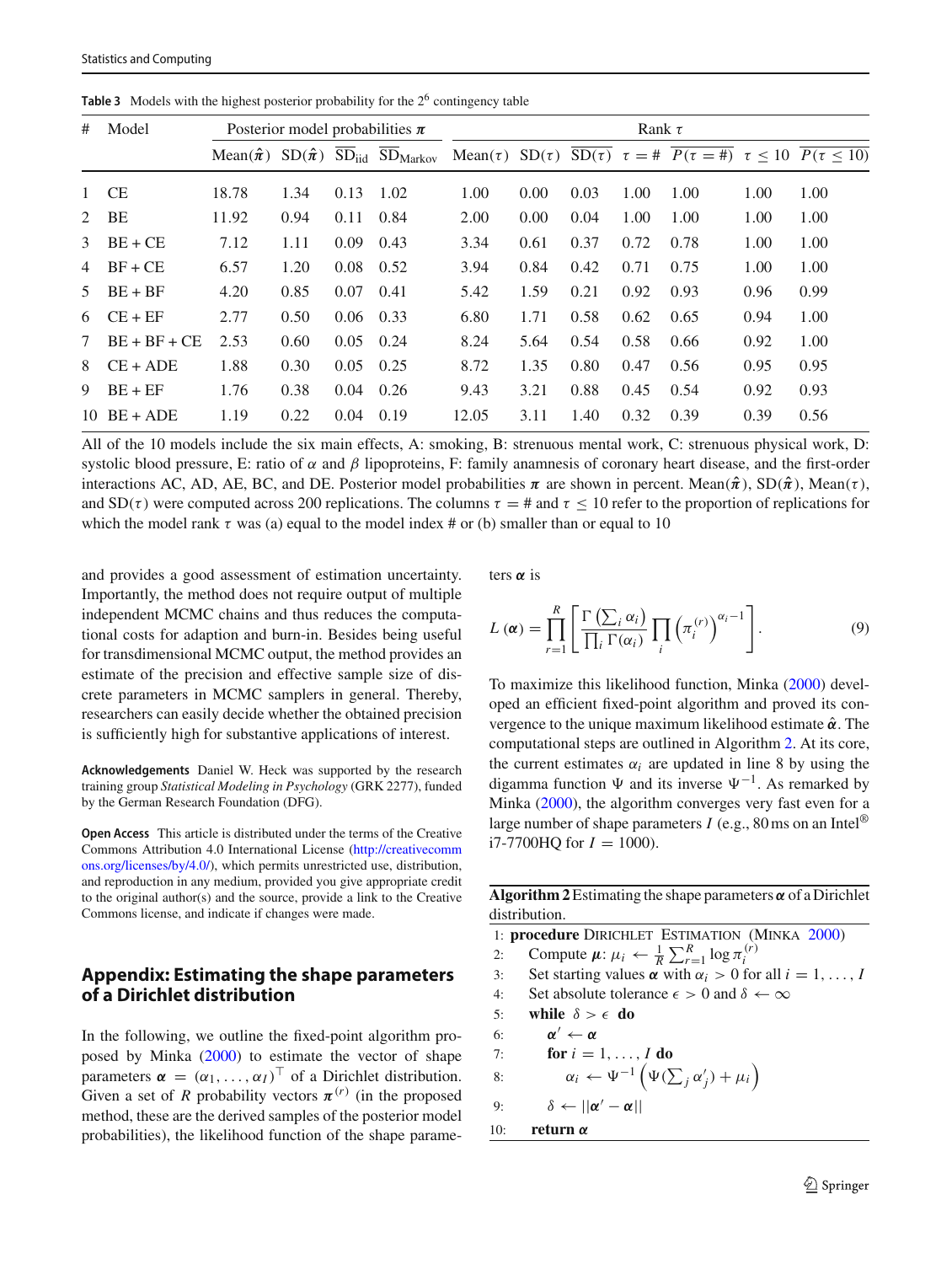#### **References**

- <span id="page-11-24"></span>Alvares, D., Armero, C., Forte, A.: What does objective mean in a Dirichlet-multinomial process? Int. Stat. Rev. **86**, 106–118 (2018). <https://doi.org/10.1111/insr.12231>
- <span id="page-11-22"></span>Anderson, T.W., Goodman, L.A.: Statistical inference about Markov chains. Ann. Math. Stat. **28**, 89–110 (1957). [https://doi.org/10.](https://doi.org/10.1214/aoms/1177707039) [1214/aoms/1177707039](https://doi.org/10.1214/aoms/1177707039)
- <span id="page-11-3"></span>Arnold, R., Hayakawa, Y., Yip, P.: Capture–recapture estimation using finite mixtures of arbitrary dimension. Biometrics **66**, 644–655 (2010). <https://doi.org/10.1111/j.1541-0420.2009.01289.x>
- <span id="page-11-11"></span>Barker, R.J., Link, W.A.: Bayesian multimodel inference by RJMCMC: a Gibbs sampling approach. Am. Stat. **67**, 150–156 (2013). [https://](https://doi.org/10.1080/00031305.2013.791644) [doi.org/10.1080/00031305.2013.791644](https://doi.org/10.1080/00031305.2013.791644)
- <span id="page-11-19"></span>Brooks, S.P., Giudici, P.: Markov chain Monte Carlo convergence assessment via two-way analysis of variance. J. Comput. Graph. Stat. **9**, 266–285 (2000). [https://doi.org/10.1080/10618600.2000.](https://doi.org/10.1080/10618600.2000.10474880) [10474880](https://doi.org/10.1080/10618600.2000.10474880)
- <span id="page-11-21"></span>Brooks, S., Giudici, P., Philippe, A.: Nonparametric convergence assessment for MCMC model selection. J. Comput. Graph. Stat. **12**, 1–22 (2003a). <https://doi.org/10.1198/1061860031347>
- <span id="page-11-26"></span>Brooks, S.P., Giudici, P., Roberts, G.O.: Efficient construction of reversible jump Markov chain Monte Carlo proposal distributions. J. R. Stat. Soc. Ser. B (Stat. Methodol.) **65**, 3–39 (2003b). [https://](https://doi.org/10.1111/1467-9868.03711) [doi.org/10.1111/1467-9868.03711](https://doi.org/10.1111/1467-9868.03711)
- <span id="page-11-25"></span>Burke, C.J., Rosenblatt, M.: A Markovian function of a Markov chain. Ann. Math. Stat. **29**, 1112–1122 (1958). [https://doi.org/10.1214/](https://doi.org/10.1214/aoms/1177706444) [aoms/1177706444](https://doi.org/10.1214/aoms/1177706444)
- <span id="page-11-2"></span>Carlin, B.P., Chib, S.: Bayesian model choice via Markov chain Monte Carlo methods. J. R. Stat. Soc. Ser. B (Methodol.) **57**, 473–484 (1995)
- <span id="page-11-20"></span>Castelloe, J.M., Zimmerman, D.L.: Convergence assessment for reversible jump MCMC samplers. Technical Report 313, Department of Statistics and Actuarial Science, University of Iowa (2002)
- <span id="page-11-38"></span>Dellaportas, P., Forster, J.J.: Markov chain Monte Carlo model determination for hierarchical and graphical log-linear models. Biometrika **86**, 615–633 (1999). <http://www.jstor.org/stable/2673658>
- <span id="page-11-30"></span>Dellaportas, P., Forster, J.J., Ntzoufras, I.: Bayesian variable selection using the Gibbs sampler. In: Dey, D.K., Ghosh, S.K., Mallick, B.K. (eds.) Generalized Linear Models: A Bayesian Perspective, pp. 273–286. Marcel Dekker Inc, New York (2000)
- <span id="page-11-31"></span>Dellaportas, P., Forster, J.J., Ntzoufras, I.: On Bayesian model and variable selection using MCMC. Stat. Comput. **12**, 27–36 (2002). <https://doi.org/10.1023/A:1013164120801>
- <span id="page-11-14"></span>Doss, C.R., Flegal, J.M., Jones, G.L., Neath, R.C.: Markov chain Monte Carlo estimation of quantiles. Electron. J. Stat. **8**, 2448–2478 (2014). <https://doi.org/10.1214/14-EJS957>
- <span id="page-11-29"></span>Eddelbuettel, D., Sanderson, C.: RcppArmadillo: accelerating R with high-performance C++ linear algebra. Comput. Stat. Data Anal. **71**, 1054–1063 (2014). [https://doi.org/10.1016/j.csda.2013.02.](https://doi.org/10.1016/j.csda.2013.02.005) [005](https://doi.org/10.1016/j.csda.2013.02.005)
- <span id="page-11-36"></span>Edwards, D., Havránek, T.: A fast procedure for model search in multidimensional contingency tables. Biometrika **72**, 339–351 (1985). <https://doi.org/10.2307/2336086>
- <span id="page-11-13"></span>Flegal, J.M., Gong, L.: Relative fixed-width stopping rules for markov chain Monte Carlo simulations. Stat. Sin. **25**, 655–675 (2015). <http://www.jstor.org/stable/24311039>
- <span id="page-11-4"></span>Forster, J.J., Gill, R.C., Overstall, A.M.: Reversible jump methods for generalised linear models and generalised linear mixed models. Stat. Comput. **22**, 107–120 (2012). [https://doi.org/10.1007/](https://doi.org/10.1007/s11222-010-9210-3) [s11222-010-9210-3](https://doi.org/10.1007/s11222-010-9210-3)
- <span id="page-11-6"></span>Frühwirth-Schnatter, S.: Markov chain Monte Carlo estimation of classical and dynamic switching and mixture models. J. Am. Stat. Assoc. **96**, 194–209 (2001). [https://doi.org/10.1198/](https://doi.org/10.1198/016214501750333063) [016214501750333063](https://doi.org/10.1198/016214501750333063)
- <span id="page-11-16"></span>Gong, L., Flegal, J.M.: A practical sequential stopping rule for highdimensional Markov Chain Monte Carlo. J. Comput. Graph. Stat. **25**, 684–700 (2016). [https://doi.org/10.1080/10618600.2015.](https://doi.org/10.1080/10618600.2015.1044092) [1044092](https://doi.org/10.1080/10618600.2015.1044092)
- <span id="page-11-1"></span>Green, P.J.: Reversible jump Markov chain Monte Carlo computation and Bayesian model determination. Biometrika **82**, 711–732 (1995). <https://doi.org/10.1093/biomet/82.4.711>
- <span id="page-11-33"></span>Healy, M.J.R.: GLIM: An Introduction. Claredon Press, Oxford (1988)
- <span id="page-11-10"></span>Heck, D.W., Hilbig, B.E., Moshagen, M.: From information processing to decisions: formalizing and comparing probabilistic choice models. Cogn. Psychol. **96**, 26–40 (2017). [https://doi.org/10.1016/](https://doi.org/10.1016/j.cogpsych.2017.05.003) [j.cogpsych.2017.05.003](https://doi.org/10.1016/j.cogpsych.2017.05.003)
- <span id="page-11-27"></span>Heck, D.W., Gronau, Q.F., Overstall, A.M., Wagenmakers, E.J.: MCMCprecision: precision of discrete variables in transdimensional MCMC (2018). [https://CRAN.R-project.org/](https://CRAN.R-project.org/package=MCMCprecision) [package=MCMCprecision](https://CRAN.R-project.org/package=MCMCprecision)
- <span id="page-11-18"></span>Heidelberger, P., Welch, P.D.: A spectral method for confidence interval generation and run length control in simulations. Commun. ACM **24**, 233–245 (1981). <https://doi.org/10.1145/358598.358630>
- <span id="page-11-15"></span>Jeffreys, H.: Theory of Probability. Oxford University Press, New York (1961)
- <span id="page-11-12"></span>Jones, G.L., Haran, M., Caffo, B.S., Neath, R.: Fixed-width output analysis for Markov chain Monte Carlo. J. Am. Stat. Assoc. **101**, 1537– 1547 (2006). <https://doi.org/10.1198/016214506000000492>
- <span id="page-11-8"></span>Karnesis, N.: Bayesian model selection for LISA pathfinder. Phys. Rev. D **89**, 062001 (2014). [https://doi.org/10.1103/PhysRevD.89.](https://doi.org/10.1103/PhysRevD.89.062001) [062001](https://doi.org/10.1103/PhysRevD.89.062001)
- <span id="page-11-0"></span>Kass, R.E., Raftery, A.E.: Bayes factors. J. Am. Stat. Assoc. **90**, 773– 795 (1995). <https://doi.org/10.1080/01621459.1995.10476572>
- <span id="page-11-35"></span>Kuo, L., Mallick, B.: Variable selection for regression models. Sankhyā Indian J. Stat. Ser. B**60**, 65–81 (1998). [http://www.jstor.org/stable/](http://www.jstor.org/stable/25053023) [25053023](http://www.jstor.org/stable/25053023)
- <span id="page-11-9"></span>Lodewyckx, T., Kim, W., Lee, M.D., Tuerlinckx, F., Kuppens, P., Wagenmakers, E.J.: A tutorial on Bayes factor estimation with the product space method. J. Math. Psychol. **55**, 331–347 (2011). <https://doi.org/10.1016/j.jmp.2011.06.001>
- <span id="page-11-5"></span>Lopes, H.F., West, M.: Bayesian model assessment in factor analysis. Stat. Sin. **14**, 41–67 (2004). <http://www.jstor.org/stable/24307179>
- <span id="page-11-23"></span>Minka, T.P.: Estimating a Dirichlet distribution. Technical Report, MIT, Cambridge, MA (2000). <https://tminka.github.io/papers/dirichlet/>
- <span id="page-11-32"></span>Ntzoufras, I.: Gibbs variable selection using BUGS. J. Stat. Softw. **7**, 1–19 (2002). <https://doi.org/10.18637/jss.v007.i07>
- <span id="page-11-40"></span>Ntzoufras, I., Dellaportas, P., Forster, J.J.: Bayesian variable and link determination for generalised linear models. J. Stat. Plan. Inference **111**, 165–180 (2003). [https://doi.org/10.1016/S0378-](https://doi.org/10.1016/S0378-3758(02)00298-7) [3758\(02\)00298-7](https://doi.org/10.1016/S0378-3758(02)00298-7)
- <span id="page-11-7"></span>Opgen-Rhein, R., Fahrmeir, L., Strimmer, K.: Inference of demographic history from genealogical trees using reversible jump Markov chain Monte Carlo. BMC Evolut. Biol. **5**, 6 (2005). [https://doi.](https://doi.org/10.1186/1471-2148-5-6) [org/10.1186/1471-2148-5-6](https://doi.org/10.1186/1471-2148-5-6)
- <span id="page-11-39"></span>Overstall, A., King, R.: Conting: an R package for Bayesian analysis of complete and incomplete contingency tables. J. Stat. Softw. **58**, 1–27 (2014a). <https://doi.org/10.18637/jss.v058.i07>
- <span id="page-11-37"></span>Overstall, A.M., King, R.: A default prior distribution for contingency tables with dependent factor levels. Stat. Methodol. **16**, 90–99 (2014b). <https://doi.org/10.1016/j.stamet.2013.08.007>
- <span id="page-11-34"></span>Plummer, M.: JAGS: a program for analysis of Bayesian graphical models using Gibbs sampling. In: Proceedings of the 3rd International Workshop on Distributed Statistical Computing, vol. 124, p. 125. Vienna (2003)
- <span id="page-11-17"></span>Plummer, M., Best, N., Cowles, K., Vines, K.: CODA: convergence diagnosis and output analysis for MCMC. R News **6**, 7–11 (2006)
- <span id="page-11-28"></span>Sanderson, C., Curtin, R.: Armadillo: a template-based C++ library for linear algebra. J. Open Source Softw. **1**, 26 (2016). [https://doi.org/](https://doi.org/10.21105/joss.00026) [10.21105/joss.00026](https://doi.org/10.21105/joss.00026)